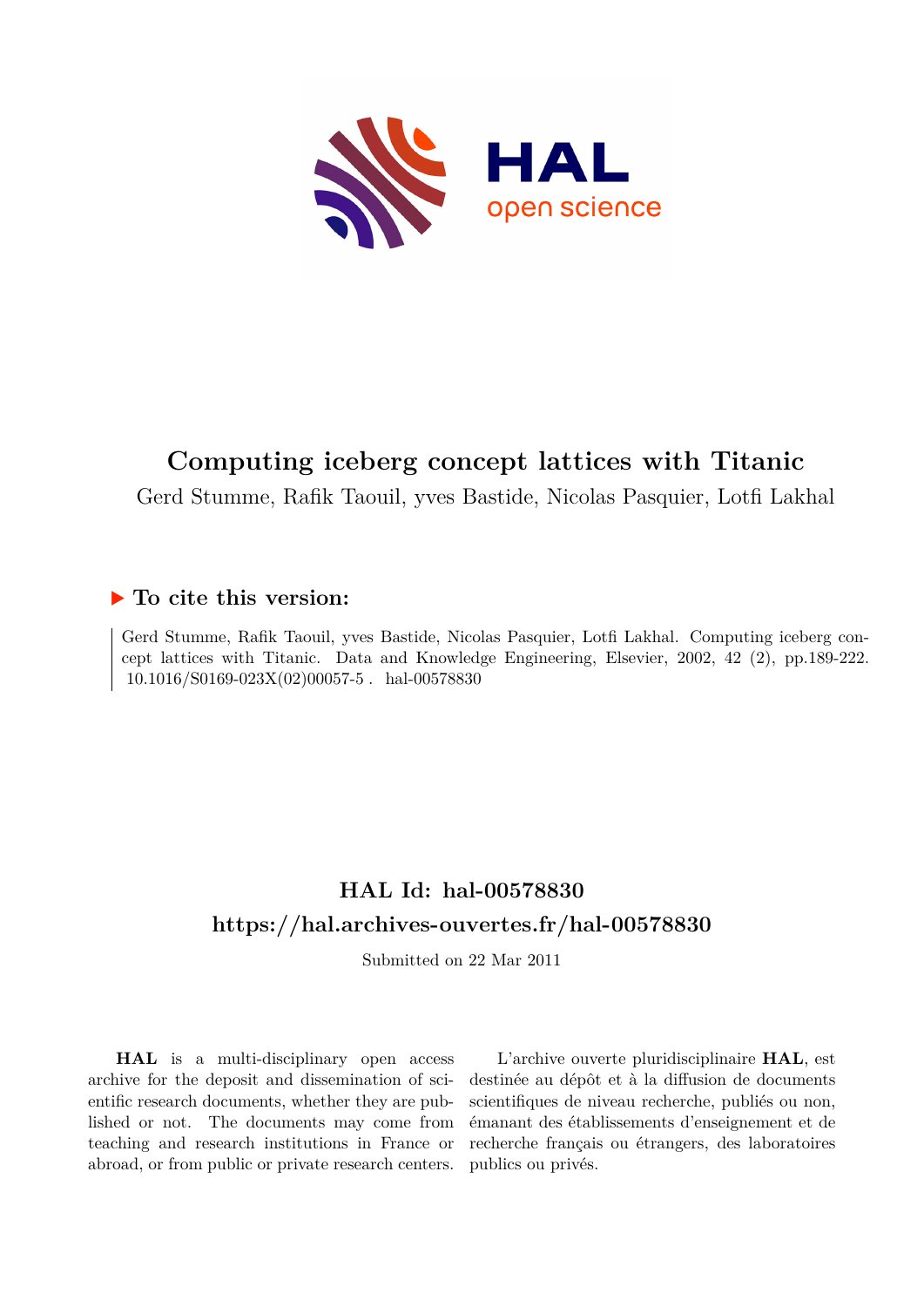

Data & Knowledge Engineering 42 (2002) 189–222



www.elsevier.com/locate/datak

## Computing iceberg concept lattices with TITANIC

Gerd Stumme <sup>a,\*</sup>, Rafik Taouil <sup>b</sup>, Yves Bastide <sup>c</sup>, Nicolas Pasquier <sup>d</sup>, Lotfi Lakhal<sup>e</sup>

<sup>a</sup> Institut für Angewandte Informatik und Formale Beschreibungsverfahren (AIFB), Universität Karlsruhe (TH), D-76128 Karlsruhe, Germany<br><sup>b</sup> INRIA Lorraine, LORIA, BP 239, F-54506 Vandæuvre-lès-Nancy, France

 $c$  Laboratoire d'Informatique (LIMOS), Université Blaise Pascal, Complexe Scientifique des Cézeaux,

24 Avenue des Landais, F-63177 Aubière Cedex, France

 $d$  Université de Nice, I3S–CNRS UPRESA 6070-UNSA, Les Algorithmes–Euclide B, 2000 route des Lucioles,

 $BP$  121, F-06903 Sophia Antipolis, France e LIM, CNRS FRE-2246, Université de la Méditerranée, Case 90, 163 Avenue de Luminy, F-13288 Marseille Cedex 9, France

## Abstract

We introduce the notion of *iceberg concept lattices* and show their use in knowledge discovery in databases. Iceberg lattices are a conceptual clustering method, which is well suited for analyzing very large databases. They also serve as a condensed representation of frequent itemsets, as starting point for computing bases of association rules, and as a visualization method for association rules. Iceberg concept lattices are based on the theory of Formal Concept Analysis, a mathematical theory with applications in data analysis, information retrieval, and knowledge discovery. We present a new algorithm called TITANIC for computing (iceberg) concept lattices. It is based on data mining techniques with a level-wise approach. In fact, TITANIC can be used for a more general problem: Computing arbitrary closure systems when the closure operator comes along with a so-called weight function. The use of weight functions for computing closure systems has not been discussed in the literature up to now. Applications providing such a weight function include association rule mining, functional dependencies in databases, conceptual clustering, and ontology engineering. The algorithm is experimentally evaluated and compared with Ganter's Next-Closure algorithm. The evaluation shows an important gain in efficiency, especially for weakly correlated data.  $© 2002 Elsevier Science B.V. All rights reserved.$ 

Keywords: Knowledge discovery; Database analysis; Formal concept analysis; Closure systems; Lattices; Algorithms

<sup>\*</sup> Corresponding author.

E-mail addresses: stumme@aifb.uni-karlsruhe.de (G. Stumme), rafik.taouil@loria.fr (R. Taouil), bastide@libd2. univ-bpclermont.fr (Y. Bastide), pasquier@mezzo.unice.fr (N. Pasquier), lotfi.lakhal@lim.univ-mrs.fr (L. Lakhal).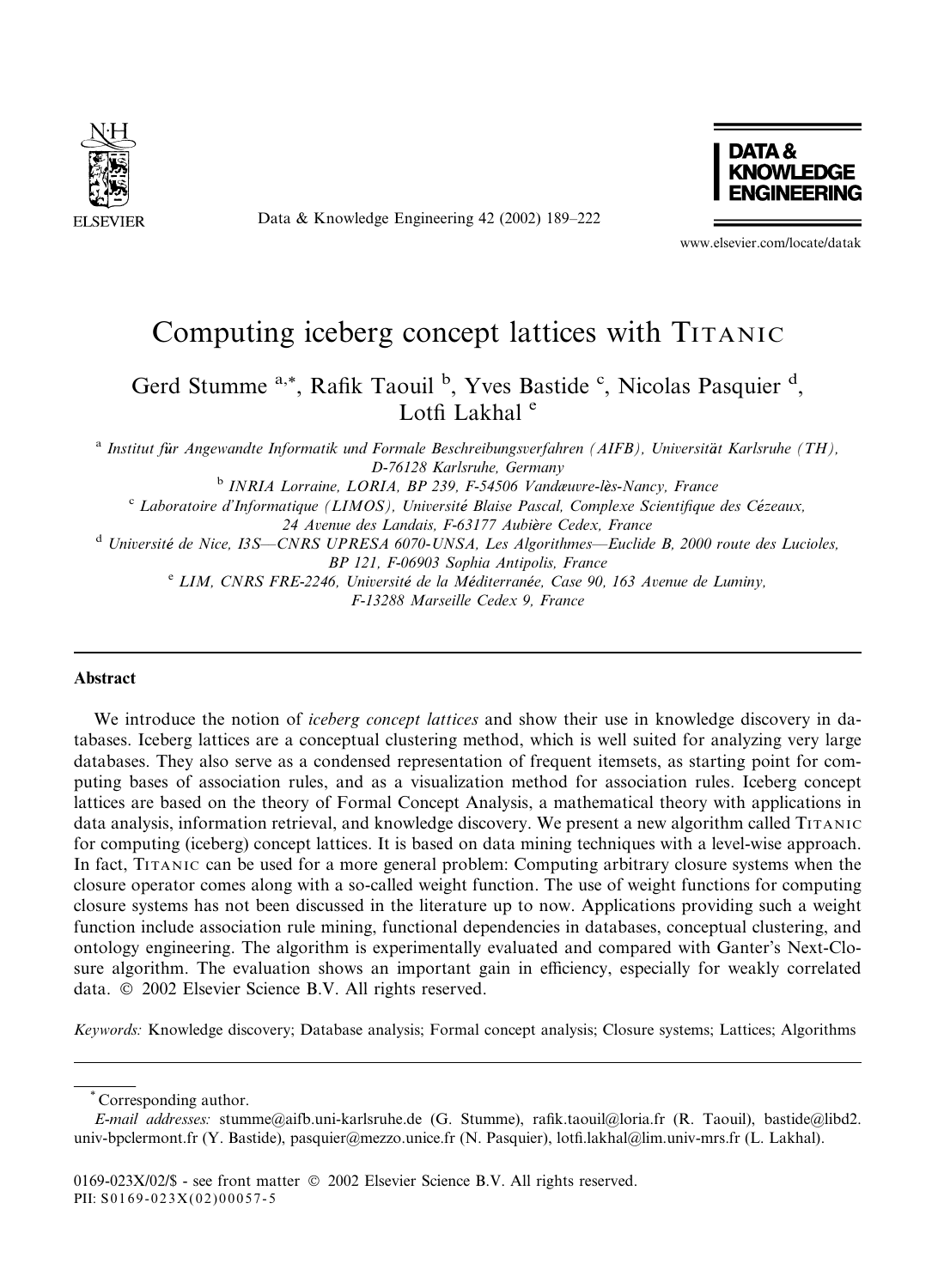#### 1. Introduction

Concept Lattices are used to represent conceptual hierarchies which are inherent in data. They are the core of the mathematical theory of Formal Concept Analysis (FCA). Introduced in the early 1980s as a formalization of the concept of 'concept' [46], FCA has over the years grown to a powerful theory for data analysis, information retrieval, and knowledge discovery [43]. In artificial intelligence (AI), FCA is used as a knowledge representation mechanism [48] and as conceptual clustering method [8,27,37]. In database theory, FCA has been extensively used for class hierarchy design and management [10,13,28,35,45,50]. Its usefulness for the analysis of data stored in relational databases has been demonstrated with the commercially used management system TOSCANA for Conceptual Information Systems [44].

A current research domain common to both the AI and the database community is knowledge discovery in databases (KDD). Here FCA has been used as a formal framework for implication and association rules discovery and reduction [31,41] and for improving the response times of algorithms for mining association rules [31,32]. The interaction of FCA and KDD in general has been discussed in [42] and [16].

In this paper we show that, vice versa, FCA can also benefit from ideas used for mining association rules: Computing concept lattices is an important issue, investigated for long years [11,14,28,29,50]. We address the problem of computing concept lattices from a data mining viewpoint by using a level-wise approach [2,25]; and provide a new, efficient algorithm called TITANIC. In fact, TITANIC can be used for a more general problem: Computing arbitrary closure systems when the closure operator comes along with a so-called weight function. The use of weight functions for computing closure systems has not been discussed in the literature up to now. Weight functions appear naturally in a variety of applications, include association rule mining, functional dependencies in databases, conceptual clustering, ontology learning, transformation of class hierarchies in object-oriented languages, and configuration space analysis in software reengineering.

We also introduce the notion of *iceberg concept lattices*. Iceberg concept lattices show only the top-most part of a concept lattice. Iceberg concept lattices have different uses in KDD: as conceptual clustering tool, as a visualization method, especially for very large databases, as a condensed representation of frequent itemsets, as a base of association rules, and as a visualization tool for association rules.

In Section 2, we recall the basics of FCA. In Section 3, we introduce iceberg concept lattices and explain their use as conceptual clustering method by an example. Section 4 provides the theoretical foundation and gives a formal statement of the generalized problem of computing closure systems using a weight function. The problem is split in several subtasks in Section 5, and turned into pseudo-code in Section 6. In Section 7, we apply the algorithm to concept lattices and iceberg concept lattices, and provide examples. Section 8 lists some typical applications. In Section 9, we provide a complexity discussion and an experimental evaluation. Section 10 concludes the article.

This article consolidates research presented in the workshop papers [39,40].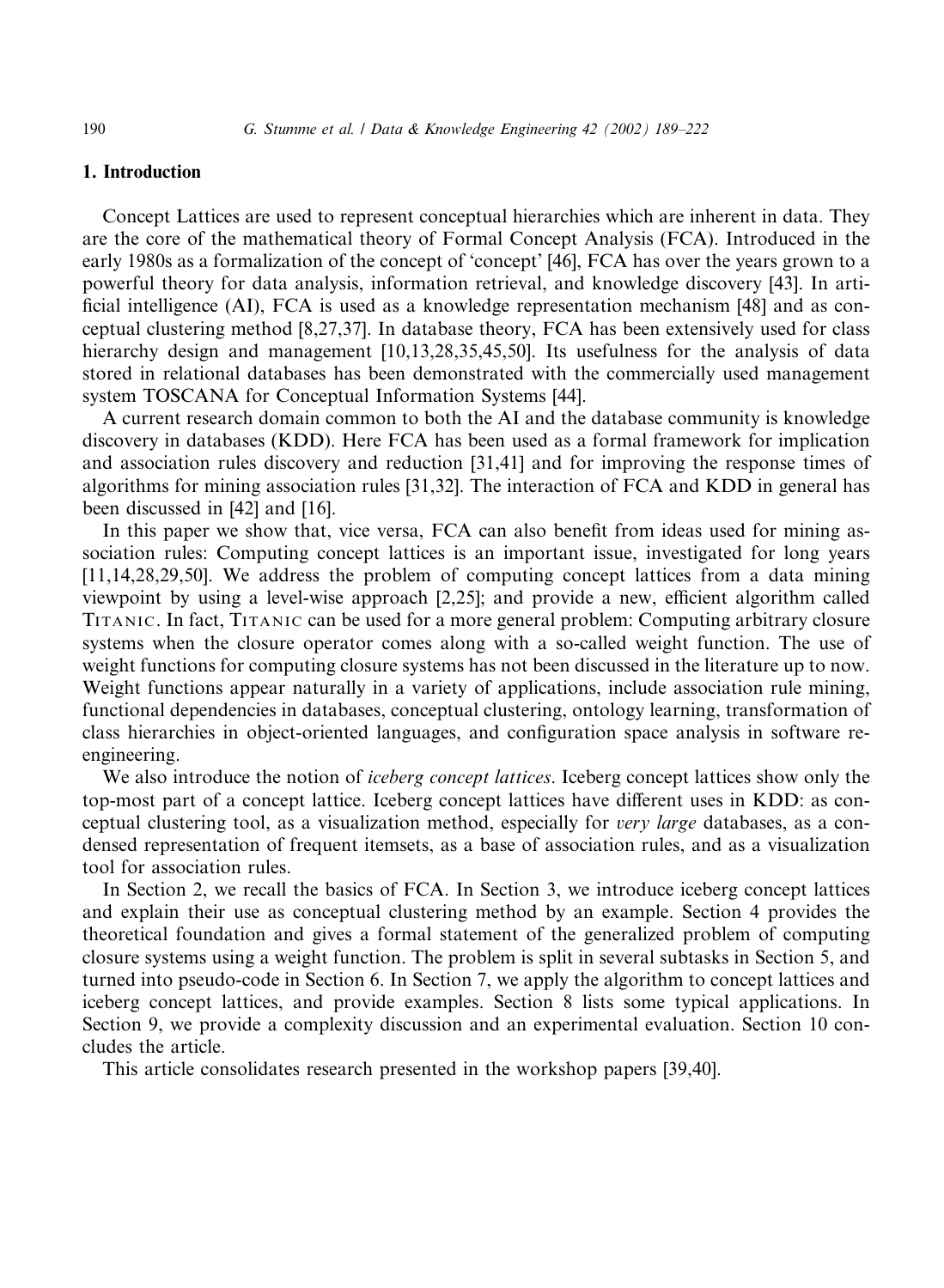#### 2. Formal concept analysis

Since concepts are necessary for expressing human knowledge, any knowledge management process benefits from a comprehensive formalization of concepts. FCA offers such a formalization by mathematizing the concept of 'concept' as a unit of thought constituted of two parts: its extension and its intension [12,46]. This understanding of 'concept' is first mentioned explicitly in the Logic of Port Royal [3] and has been established in the international standard ISO 704.

We recall the basics of FCA as far as they are needed for this paper. The definitions and theorems in this subsection are quoted from [46]. A more extensive overview is given in [12].

To allow a mathematical description of extensions and intensions, FCA starts with a (formal)  $context.$ <sup>1</sup>

**Definition 1.** A formal context is a triple  $\mathbb{K} := (G, M, I)$  where G and M are sets and  $I \subseteq G \times M$  is a binary relation. The elements of G are called objects and the elements of M attributes. The inclusion  $(g, m) \in I$  is read "object g has attribute m". For  $A \subseteq G$ , we define

$$
A' := \{ m \in M | \forall g \in A : (g, m) \in I \};
$$

and for  $B \subseteq M$ , we define dually

 $B' := \{ g \in G | \forall m \in B : (g, m) \in I \}.$ 

We assume, in this article, that all sets are finite, especially G and M.

**Lemma 1.** Let  $(G, M, I)$  be a context,  $A_1, A_2 \subseteq G$  sets of objects, and  $B_1, B_2 \subseteq M$  sets of attributes. Then the following holds:

$$
A_1 \subseteq A_2 \Rightarrow A_2' \subseteq A_1'
$$
 (1)

$$
B_1 \subseteq B_2 \Rightarrow B'_2 \subseteq B'_1 \tag{1a}
$$

$$
A \subseteq A'' \tag{2}
$$

$$
B \subseteq B'' \tag{2a}
$$

$$
A' = A''' \tag{3}
$$

$$
B'=B''' \tag{3a}
$$

$$
A \subseteq B' \Longleftrightarrow B \subseteq A' \Longleftrightarrow A \times B \subseteq I. \tag{4}
$$

**Definition 2.** A formal concept is a pair  $(A, B)$  with  $A \subseteq G$ ,  $B \subseteq M$ ,  $A' = B$  and  $B' = A$ . (This is equivalent to  $A \subseteq G$  and  $B \subseteq M$  being maximal with  $A \times B \subseteq I$ .) A is called extent and B is called intent of the concept.

<sup>&</sup>lt;sup>1</sup> The notion of context has also been used in many other AI applications. See http://extractor.iit.nrc.ca/ bibliographies/context sensitive for references. In this paper, we always refer to the notion developed in FCA.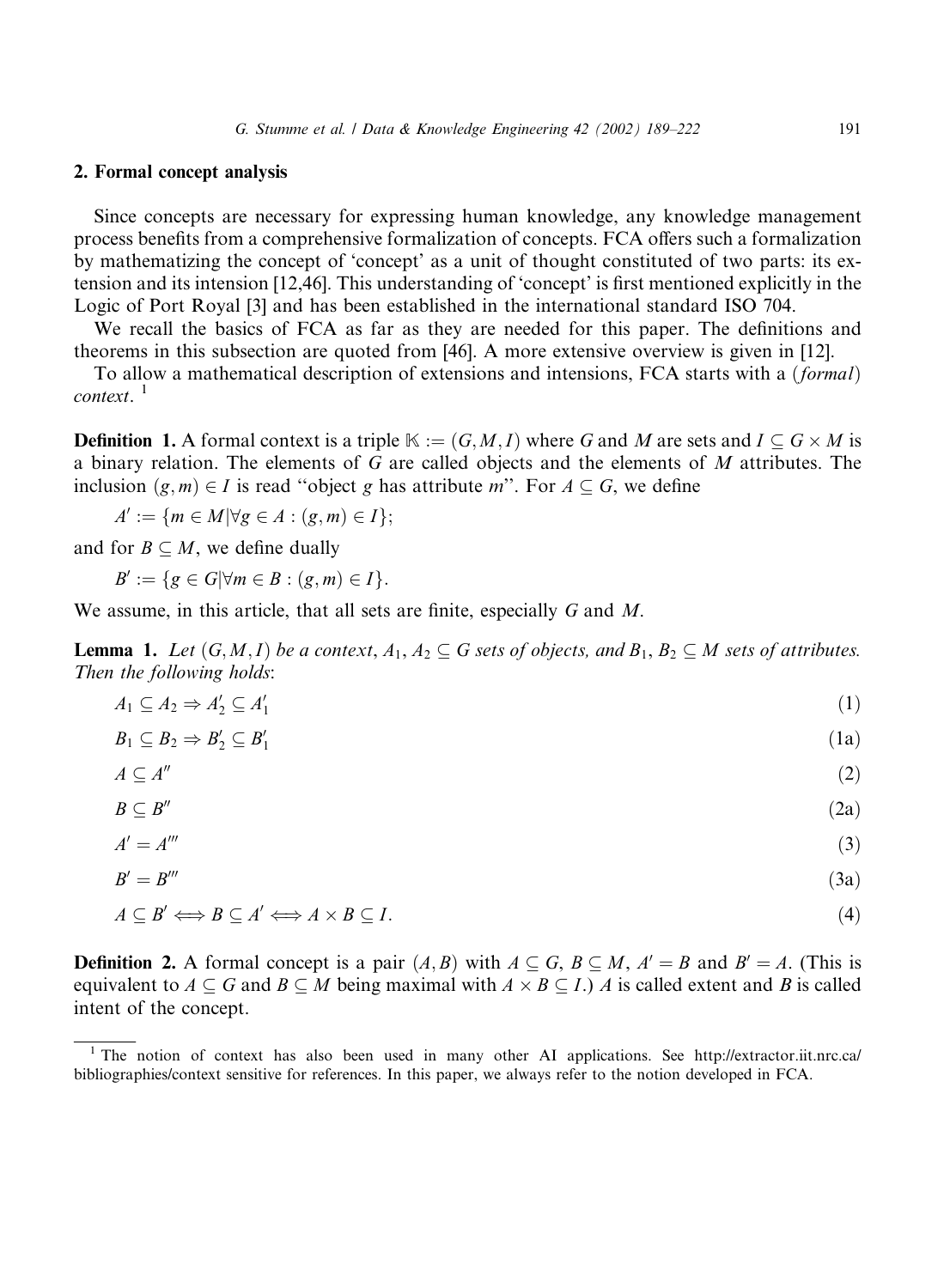The set  $\mathfrak{B}(\mathbb{K})$  of all concepts of a formal context  $\mathbb{K}$  together with the partial order  $(A_1, B_1) \leq (A_2, B_2)$ :  $\iff A_1 \subseteq A_2$  (which is equivalent to  $B_1 \supseteq B_2$ ) is called concept lattice of K.

The following lemma shows, together with Lemma 1 (3a), that a concept lattice can be derived from the set of its concept intents.

**Lemma 2.** Let 
$$
\mathbb{K} := (G, M, I)
$$
 be a formal context. Then  

$$
\underline{\mathfrak{B}}(\mathbb{K}) = \{ (B', B'') | B \subseteq M \}.
$$

The fundamental theorem of FCA [46] shows that each concept lattice is a complete lattice, and that the set of its intents is a closure system (see Section 5):

**Theorem 3** (Fundamental Theorem of FCA). Let  $\mathbb{K} := (G, M, I)$  be a formal context. Then  $\mathfrak{B}(\mathbb{K})$ is a complete lattice in which infima and suprema can be described as follows:

$$
\bigwedge_{j\in J}(A_j,B_j)=\left(\bigcap_{j\in J}A_j,\left(\bigcup_{j\in J}B_j\right)''\right),\quad \bigvee_{j\in J}(A_j,B_j)=\left(\left(\bigcup_{j\in J}A_j\right)'',\bigcap_{j\in J}B_j\right)
$$

Conversely, if L is a complete lattice then  $L \cong \mathfrak{B}(\mathbb{K})$  if and only if there are mappings  $\gamma : G \to L$  and  $\mu : M \to L$  such that  $\gamma(G)$  is supremum-dense in L,  $\mu(M)$  is infimum-dense in L, and  $(g, m) \in L$  is equivalent to  $\gamma(g) \leq \mu(m)$ , for all  $g \in G$  and  $m \in M$ . In particular,  $L \cong \mathfrak{B}(L, L, \leqslant)$ .

Example. As running example, we use the MUSHROOM database from the UCI KDD Archive (http://kdd.ics.uci.edu/). It consists of a database with 8416 objects (MUSHROOMS) and 22 (nominally valued) attributes. We obtain a formal context by creating one (Boolean) attribute for each of the 80 possible values of the 22 database attributes. The resulting formal context has thus 8416 objects and 80 attributes. In order to explain FCA by a small example, we restrict ourselves first to a very limited sub-context, namely the first 10 objects, and 13 attributes. This restricted formal context is shown in Fig. 1. A line diagram of its concept lattice is shown in Fig. 2.

In the line diagram, the name of an object g is always attached to the circle representing the smallest concept with g in its extent; dually, the name of an attribute  $m$  is always attached to the circle representing the largest concept with  $m$  in its intent. This allows us to read the context relation from the diagram because an object g has an attribute m if and only if there is an ascending path from the circle labeled by g to the circle labeled by  $m$ . The extent of a concept consists of all objects whose labels are below in the hierarchy, and the intent consists of all attributes attached to concepts above in the hierarchy. For example, the concept without label in the middle of the diagram has {MUSHROOM 3, MUSHROOM 4} as extent, and {edible, cap surface: fibrous, cap shape:flat} as intent.

For X,  $Y \subseteq M$ , we say that the *implication*  $X \Rightarrow Y$  holds in the context, if each object having all attributes in X also has all attributes in Y (i.e., an implication is an association rule <sup>2</sup> with 100%

<sup>&</sup>lt;sup>2</sup> An association rule is a pair  $X \to Y$  with X,  $Y \subseteq M$ . Its support is defined by supp $(X \to Y) := (|(X \cup Y)'|)/|G|$ , and its *confidence* by  $conf(X \rightarrow Y) := (|(X \cup Y)'|)/|X'|)$ . See [1].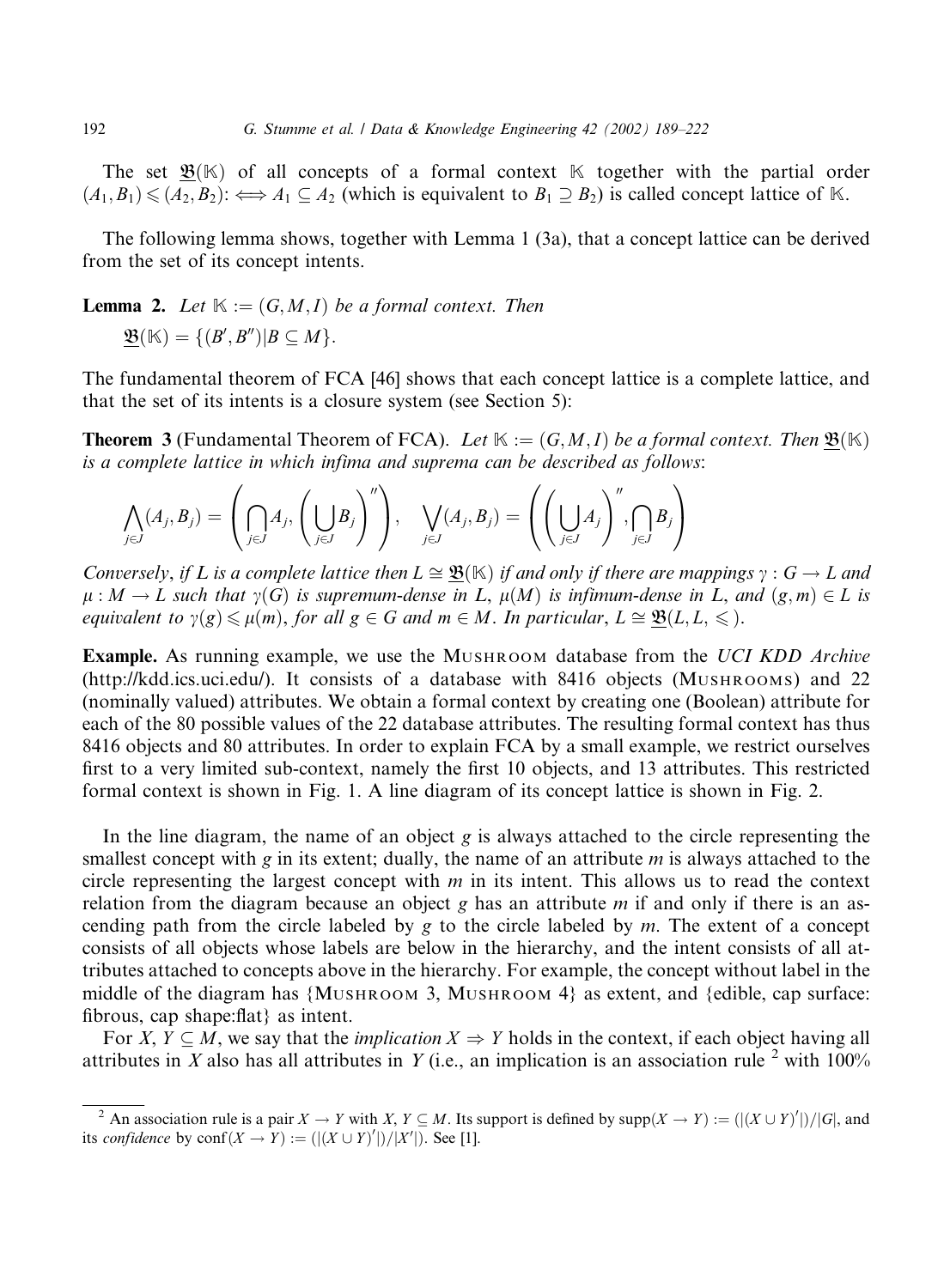

Fig. 1. Formal context about MUSHROOMS.



Fig. 2. The concept lattice of the context of Fig. 1.

confidence). For instance, the implication {cap shape: flat, cap surface:smooth}  $\Rightarrow$  {cap color: buff, poisonous} holds in the context. (Of course it may not hold any longer when we enlarge the set of objects under consideration.)

Implications can be read directly in the line diagram: the largest concept having both 'cap shape: flat' and 'cap surface: smooth' in its intent is just the concept labeled by 'cap color: buff'––which on its turn lies below the concept labeled by 'poisonous'. In the next section is discussed how also association rules with less than 100% confidence can by visualized in the line diagram.

Beside association rule mining, FCA has been applied in a wide range of application domains, including medicine, psychology, social sciences, linguistics, information sciences, machine and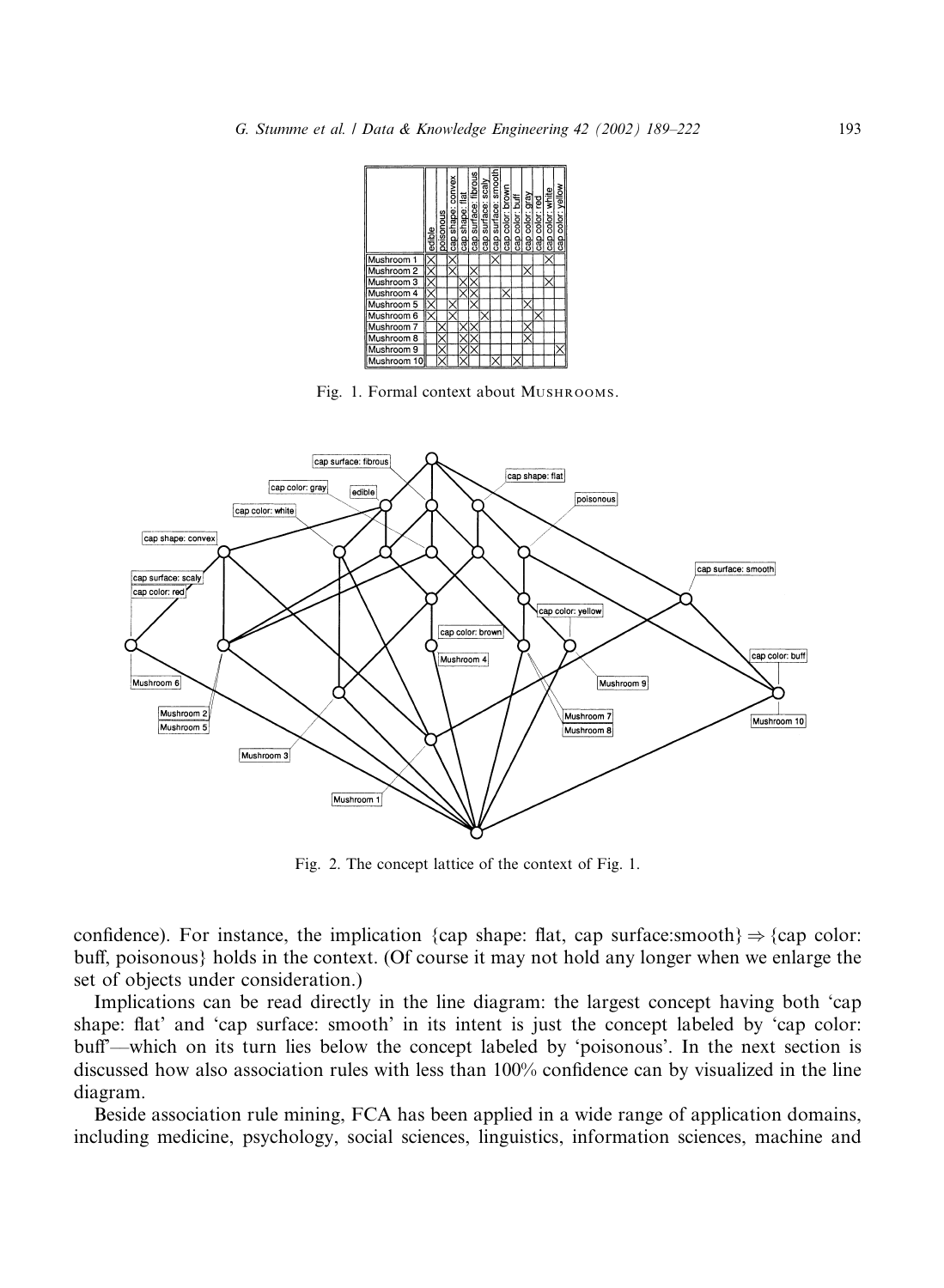civil engineering etc. (cf. [43]). Over all, FCA has been used in more than 200 projects, both on the scientific and the commercial level. For instance, FCA has been applied for analyzing data of children with diabetes [34], for developing qualitative theories in music esthetics [23], for managing emails [9], for database marketing [16], and for an IT security management system [7].

## 3. Iceberg concept lattices

The previous example was unsatisfying insofar as it was restricted to a very small and––more important––arbitrarily chosen set of objects. On the other hand, this restriction allowed us to display the entire concept lattice. In the worst case, the size of a concept lattices is exponentially in the size of the context. Hence for most applications one has to consider strategies (other than arbitrarily reducing the context) for dealing with such large concept lattices.

In this paper, we present an approach based on frequent itemsets as known from data mining [1]: Our iceberg concept lattices will consist only of the top-most concepts of the concept lattice. These are the concepts which provide the most global structuring of the domain.

**Definition 3.** Let  $B \subseteq M$ , and let minsupp  $\in [0, 1]$ . The support count of the attribute set (also called itemset) B in K is supp $(B) := |B'|/|G|$ . B is said to be a frequent attribute set if supp $(B) \ge$ minsupp.

A concept is called frequent concept if its intent is frequent. The set of all frequent concepts of a context  $K$  is called the iceberg concept lattice of the context  $K$ .

Because the support function is monotonously decreasing (i.e.,  $B_1 \subseteq B_2 \Rightarrow supp(B_1) \ge$  $supp(B_2)$ , the iceberg concept lattice is an order filter of the whole concept lattice, and thus in general only a join-semi-lattice. But when we add a new bottom element, it becomes a lattice again. This makes it possible to apply the same algorithm (which will be introduced in the following sections) for computing concept lattices and iceberg concept lattices. But before talking about their computation, let us have a closer look to iceberg concept lattices:

Example. Now we consider the whole MUSHROOM database. Its concept lattice consists of 32,086 concepts, hence is by far too large to be displayed. But for a first glance, it is sufficient to see its top-most part: Fig. 3 shows the MUSHROOM iceberg concept lattice for a minimum support of 85%.

In the diagram one can clearly see that all MUSHROOMS in the database have the attribute 'veil type: partial'. Furthermore the diagram tells us that the three next-most attributes are: 'veil color: white' (with 97.62% support), 'gill attachment: free' (97.43%), and 'ring number: one' (92.30%). There is no other attribute having a support higher than 85%. But even the combination of all these four concepts is frequent (with respect to our threshold of 85%): 89.92% of all MUSHROOMS in our database have one ring, a white partial veil, and free gills. This concept with a quite complex description contains more objects than the concept described by the fifth-most attribute, which has a support below our threshold of 85%, since it is not displayed in the diagram.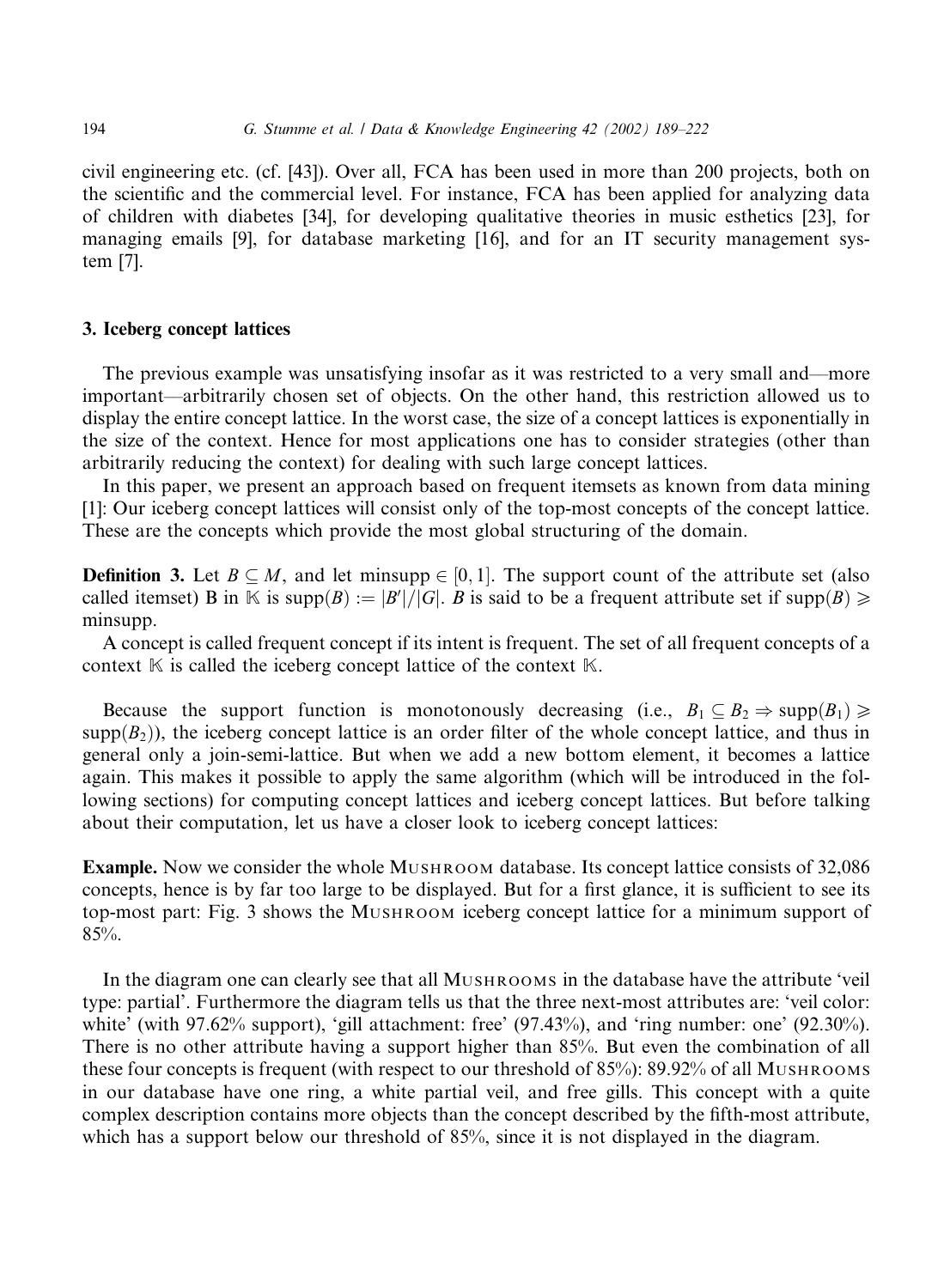

Fig. 3. Iceberg concept lattice of the MUSHROOM database with minsupp =  $85\%$ .

In the diagram, we can detect the implication

{ring number: one, veil color: white}  $\Rightarrow$  {gill attachment: free}.

It is indicated by the fact that there is no concept having 'ring number: one' and 'veil color: white' (and 'veil type: partial') in its intent, but not 'gill attachment: free'. This implication has a support of 89.92% (and as it is an implication, a confidence of 100%). Unlike the implications in Example 1 (which hold for the ten objects under consideration only), this implication is globally valid, i.e., it does not change when we consider a different minimum support.

If we want to see more details, we have to decrease the minimum support. Fig. 4 shows the MUSHROOM iceberg concept lattice for a minimum support of 70%. One observes that, of course, its top-most part is just the iceberg lattice for minsupp  $= 85\%$ . Additionally, we obtain five new concepts, having the possible combinations of the next-most attribute 'gill spacing: close' (having



Fig. 4. Iceberg concept lattice of the MUSHROOM database with minsupp =  $70\%$ .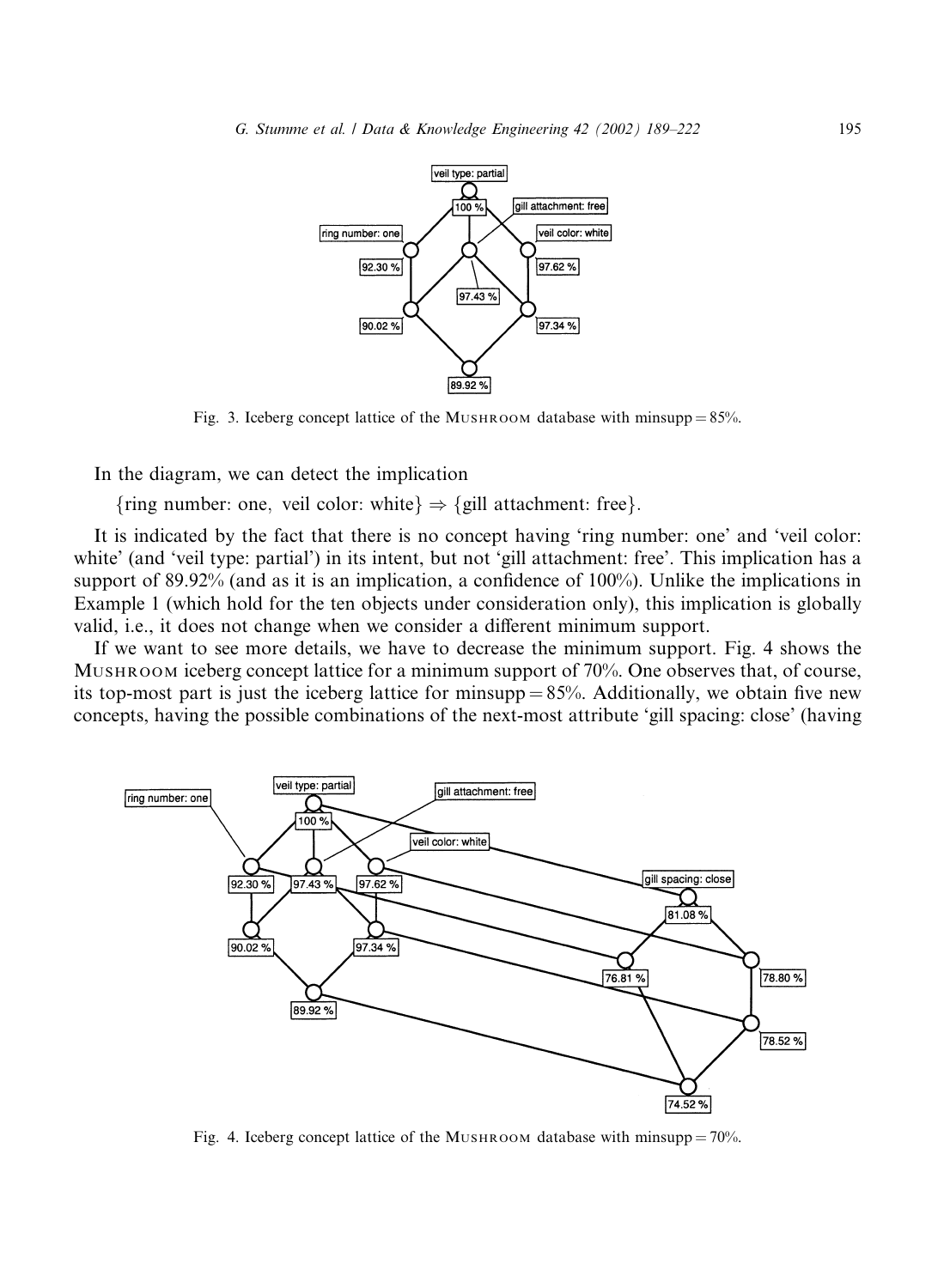support 81.08%) with the previous four attributes. The fact that the combination {veil type: partial, gill attachment: free, gill spacing: close} is not realized as a concept intent indicates another implication:

fgill attachment: free, gill spacing: close  $\} \Rightarrow$  {veil color: white} (\*)

This implication has 78.52% support (the support of the most general concept having all three attributes in its intent) and–– being an implication––100% confidence.

By further decreasing the minimum support, we discover more and more details. Fig. 5 shows the MUSHROOMS iceberg concept lattice for a minimum support of 55%. It shows four more partial copies of the 85% iceberg lattice, and three new, single concepts.

The MUSHROOMS example shows that iceberg concept lattices are suitable especially for strongly correlated data. In Table 1, the size of the iceberg lattice (i.e., the number of all frequent closed itemsets) is compared with the number of all frequent itemsets. It shows for instance, that, for the minimum support of 55%, only 32 frequent closed itemsets are needed to provide all information about the support of all 116 frequent itemsets one obtains for the same threshold.



Fig. 5. Iceberg concept lattice of the MUSHROOM database with minsupp =  $55\%$ .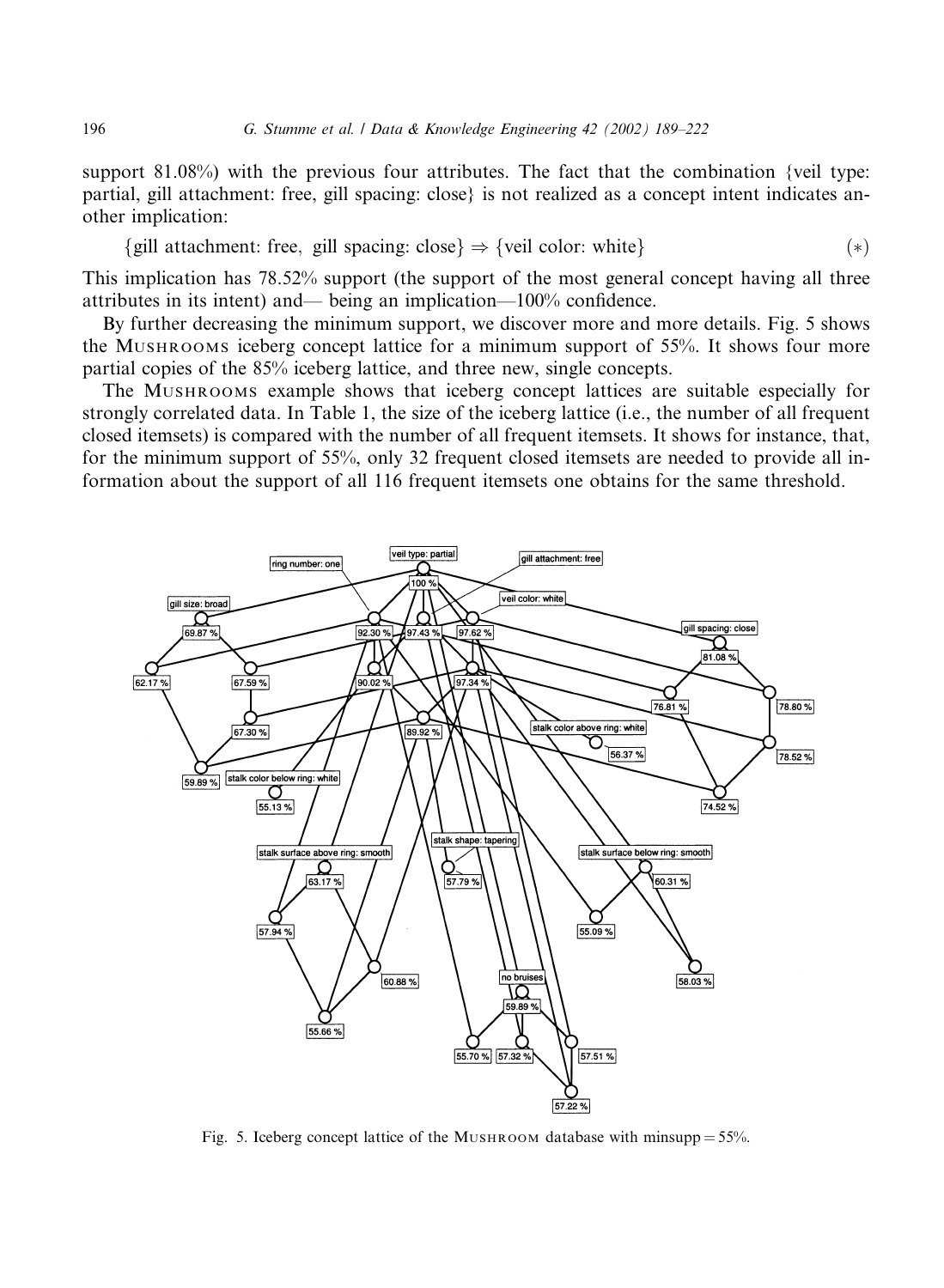| <u>Thence, of frequent eroped neinbelo and frequent neinbelo for the fire-principal enteripie</u> |                            |                     |  |  |  |
|---------------------------------------------------------------------------------------------------|----------------------------|---------------------|--|--|--|
| Minsupp $(\%)$                                                                                    | # Frequent closed itemsets | # Frequent itemsets |  |  |  |
| 85                                                                                                |                            |                     |  |  |  |
| 70                                                                                                |                            |                     |  |  |  |
| CC                                                                                                |                            | 116                 |  |  |  |
|                                                                                                   | 32.086                     | 280                 |  |  |  |

Table 1 Number of frequent closed itemsets and frequent itemsets for the MUSHROOMS example

The observation that the top-most part of the iceberg lattice appears partially again in combination with other attributes can be used for an alternative visualization: Fig. 6 shows the iceberg concept lattice as a nested line diagram. The diagram provides exactly the same information than Fig. 5, but in a more structured way.

Each of the 'satellites' contains a partial copy of the top-most iceberg lattice. Only those concepts are copied which are, together with the new attribute(s), still frequent. The lines of the outer diagram have to be read as a bundle of parallel lines, linking corresponding concepts. For instance, the concept on the right side of the diagram labeled by '78.80%' is not only an immediate subconcept of the one labeled by '81.08%, but also of the one labeled by '97.62%'.

The empty circles indicate *unrealized concepts*: They are still frequent, but all objects in an unrealized concept share at least one more attribute. For instance, the unrealized concept on the right side left of the concept labeled by '78.80%' has as intent {gill spacing: close, gill attachment: free, veil type: partial}. But implication  $(*)$  tells us that all objects having these attributes also have the attribute 'veil color: white'. Therefore, 'veil color: white' has to be in each realized concept which contains the three other attributes. The largest of them is just the first realized concept below: the one with 78.52% support. This way, each unrealized concept indicates an implication: the attributes of its intent always imply all attributes in the intent of its largest realized subconcept. For instance, the two unrealized concepts below the attribute 'no bruises' indicate the implications

{no bruises, gill attachment: free}  $\Rightarrow$  {veil color: white} {no bruises, veil color: white}  $\Rightarrow$  {gill attachment: free}

respectively, each having 57.22% support.

For attributes which are labeled at concepts having no subconcepts in the diagram, we cannot decide whether they are part of interesting implications. For instance, the diagram does not show whether there is an implication having 'stalk color below ring: white' in its premise or conclusion (other than the trivial implication {stalk color below ring: white}  $\Rightarrow$  {veil type: partial}). If there are any such rules, then their support is below the actual minimum support of 55%. In order to study them, the threshold has to be decreased further.

In the way nested line diagrams are introduced in [47], the attributes are grouped manually according to their semantics. Related attributes are grouped together. This usually involves a human expert to decide which attributes are related. The support function, on the other hand, allows an automatic grouping: In Fig. 6, the inner diagram contains the top-most attributes, the outer diagram the next-most attributes. The resulting diagram shows the most important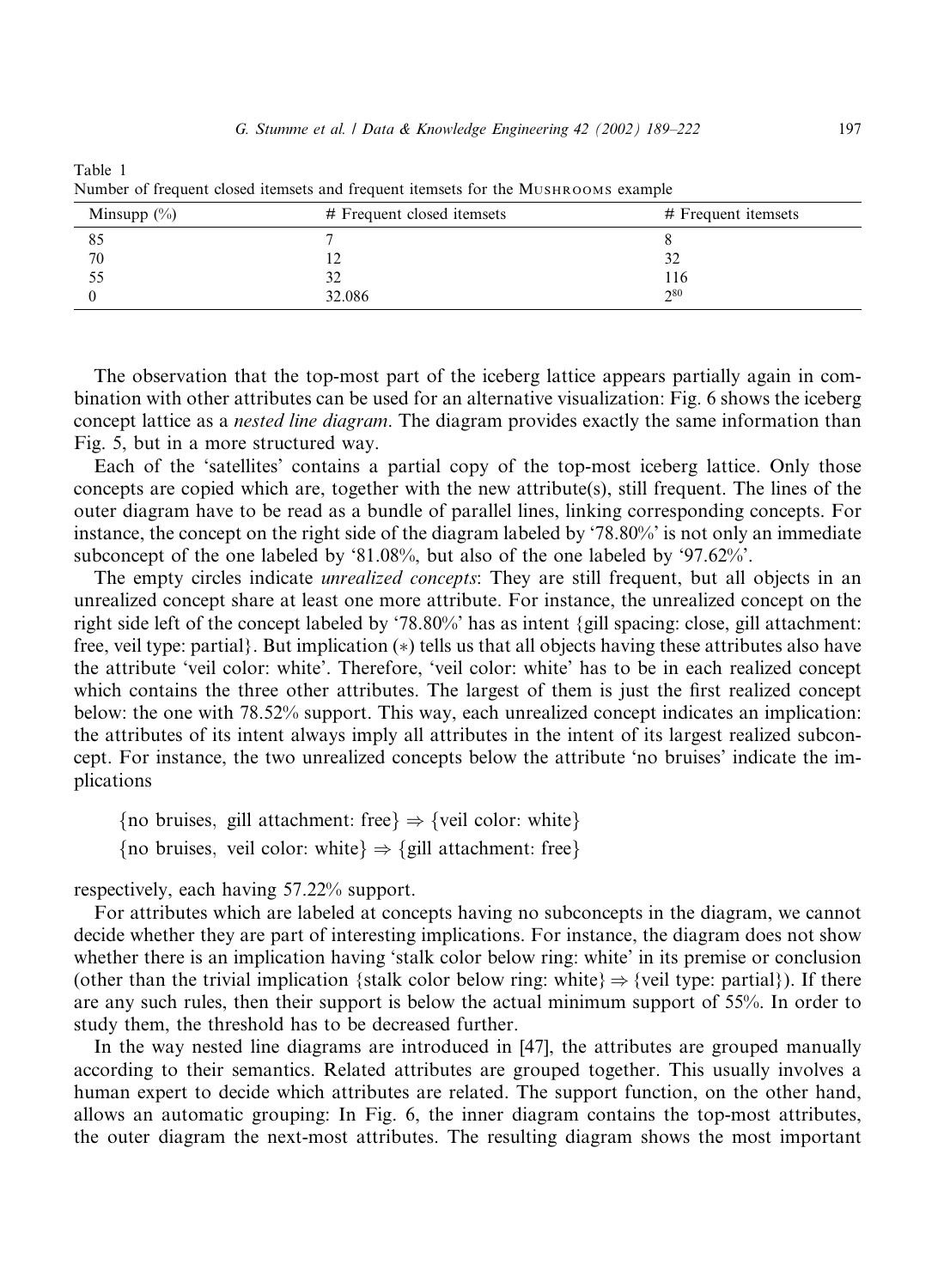

Fig. 6. Nested line diagram of the iceberg concept lattice in Fig. 5.

attributes for structuring the domain. The knowledge engineer only has to fix the minimum support thresholds for the different layers.

Observe that the iceberg concept lattices in this example are used for conceptual clustering, or un-supervised learning. Our aim was to gain new insights about the MUSHROOMS in the database, independent from a specific purpose. In particular, the aim was not to learn how to distinguish between poisonous and edible MUSHROOMS. The question if and how iceberg concept lattices can be used in such a supervised learning scenario is an interesting open problem.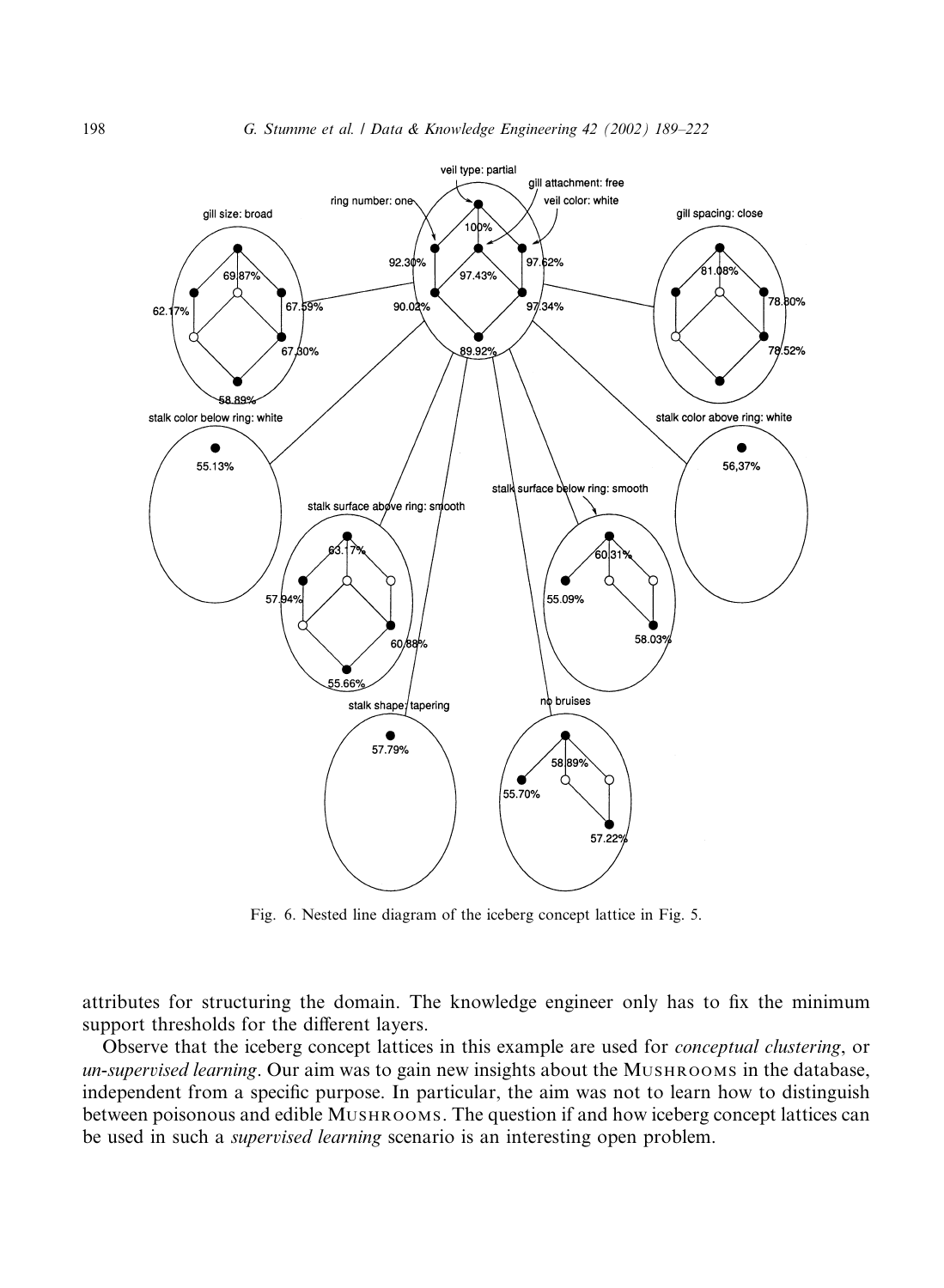In general, cluster analysis comprises a set of unsupervised machine learning techniques which split sets of objects into clusters (subsets) such that objects within a cluster are as similar as possible while objects from different clusters are as different as possible. Conceptual clustering techniques additionally aim at determining not only clusters, i.e., concept extensions, but to provide at the same time intensional descriptions of these extensions [26,49]. This aim fits well with the understanding of concepts formalized in FCA. Therefore FCA was considered as a framework for conceptual clustering from the early 1990s on [8,27,37].

Compared to 'usual' clustering, conceptual clustering techniques pay their added value (the intensional description) with increased computation time. In FCA, there exist basically three ways to overcome this problem: local focusing (e.g., [8]), vertical reduction by conceptual scaling [12], and horizontal reduction. Iceberg concept lattices are a horizontal approach to reduce the amount of information (and the computation time) of a concept lattice. In comparison to other conceptual clustering approaches, iceberg concept lattices have structural properties which can be stated explicitly: they do not depend on diverse parameters (except the minimum support threshold) whose semantics are often difficult to interpret, nor on the order in which the input is presented to the algorithm, nor on any particularities of the implementation. Another distinction to other hierarchical clustering results is that they allow for multiple hierarchies (and not only for trees), so that all potentially interesting specialization paths are contained in the resulting hierarchy.

Up to now, we have discussed the use of iceberg concept lattices as a conceptual clustering technique, equipped with a visualization method, which is very well suited especially for analyzing very large databases containing strongly correlated data. Now we briefly discuss some more uses of iceberg concept lattices in KDD.

## 3.1. A condensed representation of frequent itemsets

The computation of frequent attribute sets (itemsets) is the first (and most expensive) step in the computation of association rules. One reason is that one needs to count the support for each itemset. By using the fact that  $\text{supp}(B) = \text{supp}(B'')$ , for  $B \subseteq M$ , we can derive the supports of all itemsets from the supports of the frequent concept intents only. In strongly correlated data, only relatively few of the frequent itemsets are also concept intents. Hence only few support counts have to be effected in the database. This is used for the PASCAL algorithm [5] which is related to TITANIC, and which efficiently computes frequent itemsets.

#### 3.2. A starting point for computing bases of association rules

One problem in mining association rules is the large number of rules which are usually returned. In [4] and [41], different bases for association rules are introduced, which prune redundant rules, but from which all valid rules can still be derived. The computation of the bases does not require all frequent itemsets, but only frequent concept intents.

## 3.3. A visualizing technique for association rules

We have already discussed how implications (i.e., association rules with 100% confidence) can be read from the line diagram. The Luxenburger basis for approximate association rules (i.e.,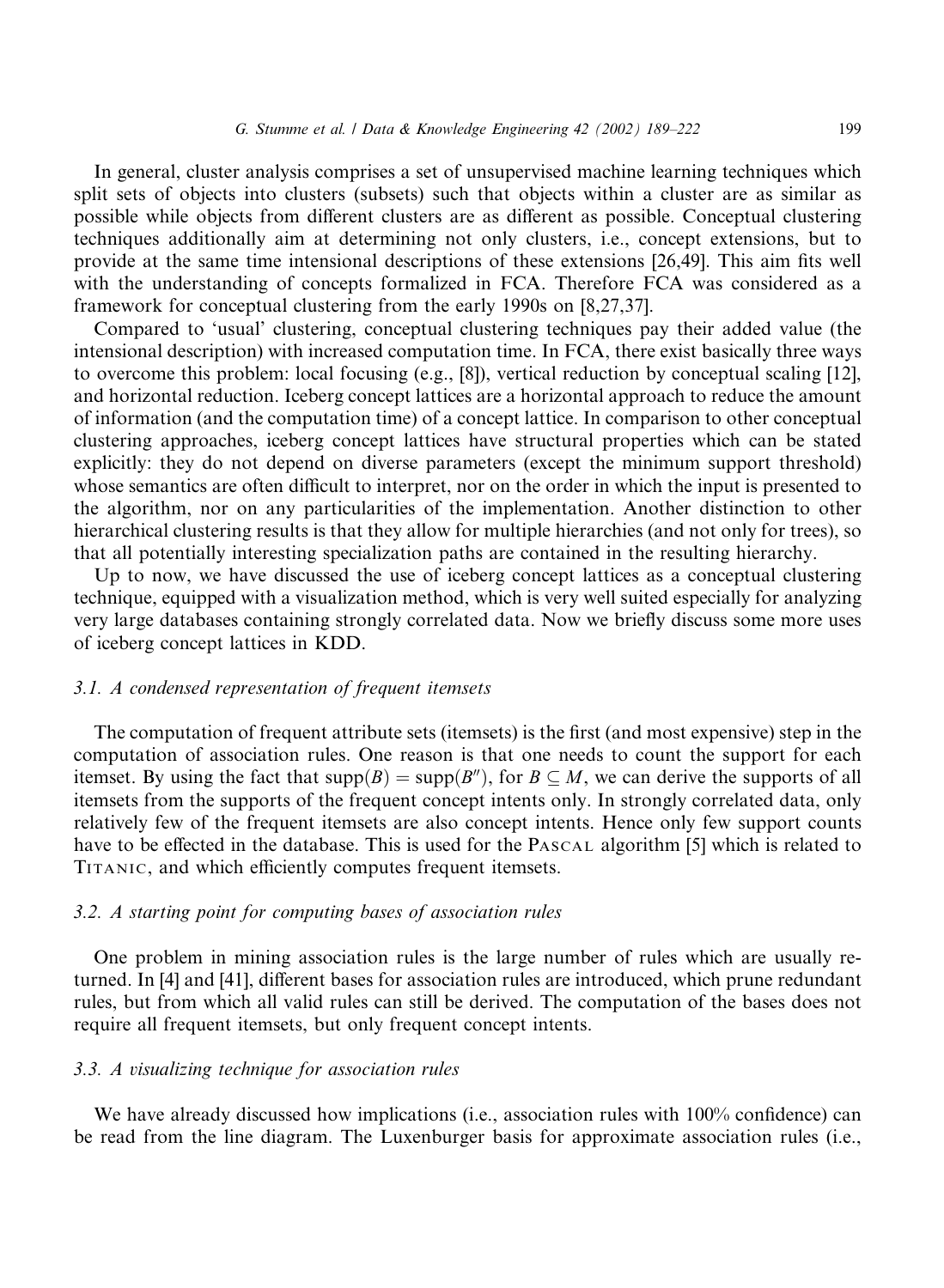

Fig. 7. Visualization of the Luxenburger basis for minsupp =  $70\%$  and minconf =  $95\%$ .

association rules with less than 100% confidence), which is presented in [41], can also be visualized directly in the line diagram of an iceberg concept lattice. The Luxenburger basis is derived from [22]. It contains only those rules  $B_1 \rightarrow B_2$  where  $B_1$  and  $B_2$  are frequent concept intents and where the concept  $(B'_1, B_1)$  is an immediate subconcept of  $(B'_2, B_2)$ . Hence there corresponds to each approximate rule in the Luxenburger base exactly one edge in the line diagram. Fig. 7 visualizes all rules in the Luxenburger basis for minsupp  $= 70\%$  and minconf  $= 95\%$ . For instance, the rightmost arrow stands for the association rule {veil color: white, gill spacing: close}  $\rightarrow$  {gill attachment: free}, which holds with a confidence of 99.6%. Its support is the support of the concept the arrow is pointing to: 78.52%, as shown in Fig. 4. Edges without label indicate that the confidence of the rule is below the minimum confidence threshold. The visualization technique is described in more detail in [41]. In comparison with other visualization techniques for association rules (as for instance implemented in the IBM Intelligent Miner), the visualization of the Luxenburger basis within the iceberg concept lattice benefits of the smaller number of rules to be represented (without loss of information!), and of the presence of a 'reading direction' provided by the concept hierarchy.

## 4. Computing closure systems: the problem

Instead of giving an algorithm for computing (iceberg) concept lattices, we provide an algorithm for a more general task: computing closure systems using a weight function. The reason is that closure systems are important in a variety of applications. Some example applications are given in Section 8. In this section, we formally state the problem, and in the next section, we present our approach. Its efficiency is discussed in Section 9.

First, we recall the definition of closure systems: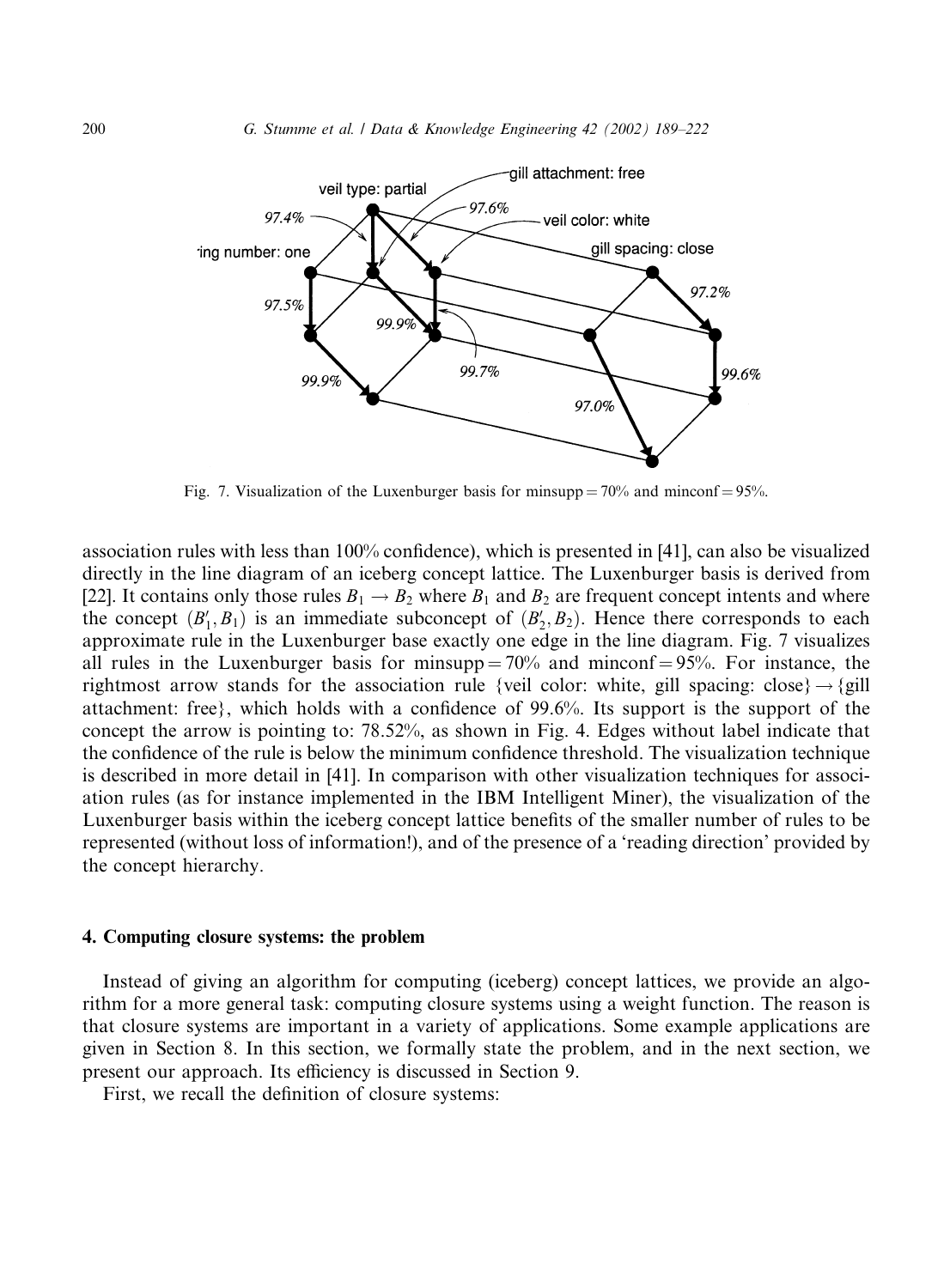**Definition 4.** A closure system on a set M is a subset  $\mathcal{H}$  of the powerset  $\mathcal{B}(M)$  of M which contains the set M and which is closed under arbitrary intersections. A closure operator on a set M is a function  $h : \mathfrak{B}(M) \to \mathfrak{B}(M)$  which is

- extensive:  $X \subseteq h(X)$
- monotonous:  $X \subseteq Y \Rightarrow h(X) \subseteq h(Y)$
- and idempotent:  $h(h(X)) = h(X)$ .

It is well-known that closure operators and closure systems are equivalent: For each closure operator h, the set  $\mathcal{H}_h := \{X \subseteq M | h(X) = X\}$  is a closure system on M; for each closure system  $\mathcal{H}$ the function  $h_{\mathscr{H}} : \mathfrak{P}(M) \to \mathfrak{P}(M)$  with  $X \mapsto \bigcap_{H \in \mathscr{H}, H \supseteq X} H$  is a closure operator; and the following two equations hold:  $\mathcal{H}_{h_{\mathcal{H}}} = \mathcal{H}$  and  $h_{\mathcal{H}_h} = h$ .

Lemma 1 and Theorem 3 show that the set of all intents of a context  $(G, M, I)$  is a closure system on M, and that  $B \mapsto B''$  is the corresponding closure operator. Thus computing concept lattices is a special case of the following, more general task.

Let h be a closure operator on a finite set M. The task is to determine efficiently the closure system  $\mathcal{H}_h$  related to the closure operator h when there exists a *weight function* compatible with the closure operator:

**Definition 5.** A weight function on  $\mathfrak{P}(M)$  is a function  $s : \mathfrak{P}(M) \to P$  from the powerset of M to a totally ordered set  $(P, \leq)$  having a largest element  $s_{\text{max}}$ . For a set  $X \subseteq M$ ,  $s(X)$  is called the weight of  $X$ . The weight function is compatible with a closure operator  $h$  if

(i)  $X \subseteq Y \Rightarrow s(X) \geqslant s(Y)$ , (ii)  $h(X) = h(Y) \Rightarrow s(X) = s(Y)$ , (iii)  $X \subseteq Y \wedge s(X) = s(Y) \Rightarrow h(X) = h(Y)$ .

**Remark.** In the sequel, we will consider  $(P, \leq)$  to be the interval [0,1] in the real numbers, but the theory presented in this paper can be applied to arbitrary totally ordered sets.

**Remark.** If  $X \subseteq Y \Rightarrow s(X) \le s(Y)$  holds instead of (i) (as, e.g., for functional dependencies), then all 'min' in the sequel have to be replaced by 'max'.

Now we can formally state the problem:

**Problem.** Let h be a closure operator on a finite set  $M$ , and let s be a compatible weight function. Determine the closure system  $\mathcal{H}_h$  related to the closure operator h by using the weight function s.

## 5. Computing closure systems based on weights

We discuss the problem of computing the closure system by using a weight function in three parts: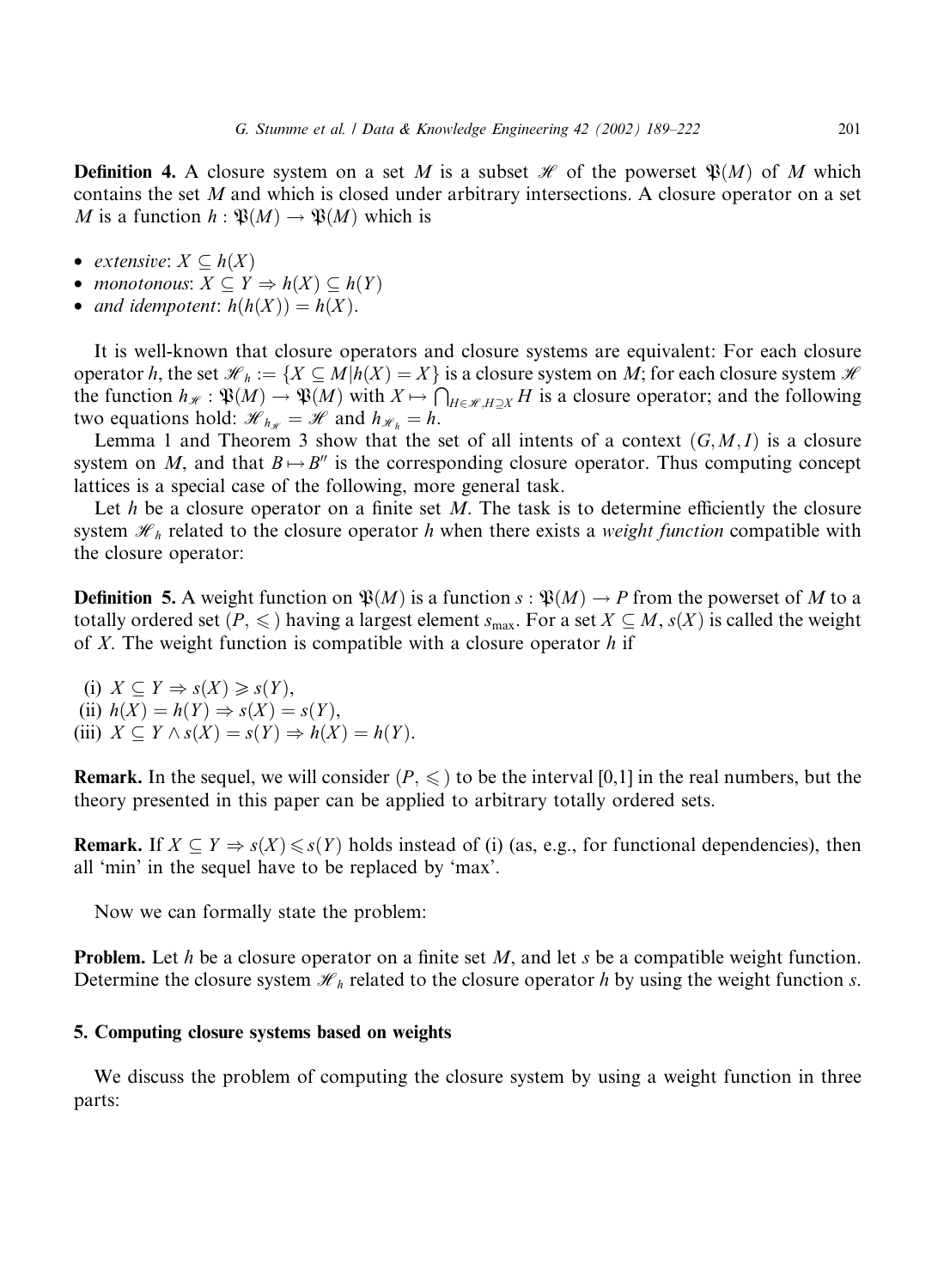- (1) How can we compute the closure of a given set using the weight function only, and not the closure operator?
- (2) How can we compute the closure system by computing as few closures as possible?
- (3) Since the weight function is usually not stored explicitly, how can we derive the weights of as many sets as possible from the weights already computed?

Questions 2 and 3 are not independent from each other. Hence we will not provide an optimal answer for each of them, but one which improves the overall benefit.

## 5.1. Weight-based computation of closures

We use the constraints on the function s for determining the closure of a set by comparing its weight with the weights of its immediate supersets.

## **Proposition 4.** Let  $X \subseteq M$ . Then

 $h(X) = X \cup \{m \in M \setminus X | s(X) = s(X \cup \{m\})\}.$ 

**Proof.** "C": Suppose that there exists  $m \in h(X) \setminus X$  with  $s(X) \neq s(X \cup \{m\})$ . Then  $h(X) \neq$  $h(X \cup \{m\})$  by condition 2 of Definition 5. Hence  $m \notin h(X)$ . Contradiction.

" $\sup$ ": Let  $m \in M \setminus X$  with  $s(X) = s(X \cup \{m\})$ . Then  $h(X) = h(X \cup \{m\})$  by condition 3 of Definition 5. Hence  $m \in h((X \cup \{m\})) = h(X)$ .

Hence if we know the weights of all sets, then we can compute the closure operator ( $\rightarrow$  Algorithm 3, steps  $3-7$ ). <sup>3</sup> In Section 5.2 we discuss for which sets it is necessary to compute the closure in order to obtain all closed sets. In Section 6 we discuss how the weights needed for those computations can be determined.

## 5.2. A level-wise approach for computing all closed sets

One can now compute the closure system  $\mathcal H$  by applying Proposition 4 to all subsets X of M. But this is not efficient, since many closed sets will be determined several times.

**Definition 6.** We define an equivalence relation  $\theta$  on the powerset  $\mathfrak{P}(M)$  of M by  $(X, Y) \in$  $\theta: \iff h(X) = h(Y)$ , for X,  $Y \subseteq M$ . The equivalence class of X is given by  $[X] := \{Y \subseteq$  $M|(X, Y) \in \theta$ .

If we knew the equivalence relation  $\theta$  in advance, it would be sufficient to compute the closure for one set of each equivalence class only. But since we have to determine the relation during the computation, we have to consider more than one element of each class in general. As known from algorithms for mining association rules, we will use a level-wise approach.

<sup>&</sup>lt;sup>3</sup> In this section, we give some references to the algorithms in the following section. These references can be skipped at the first reading.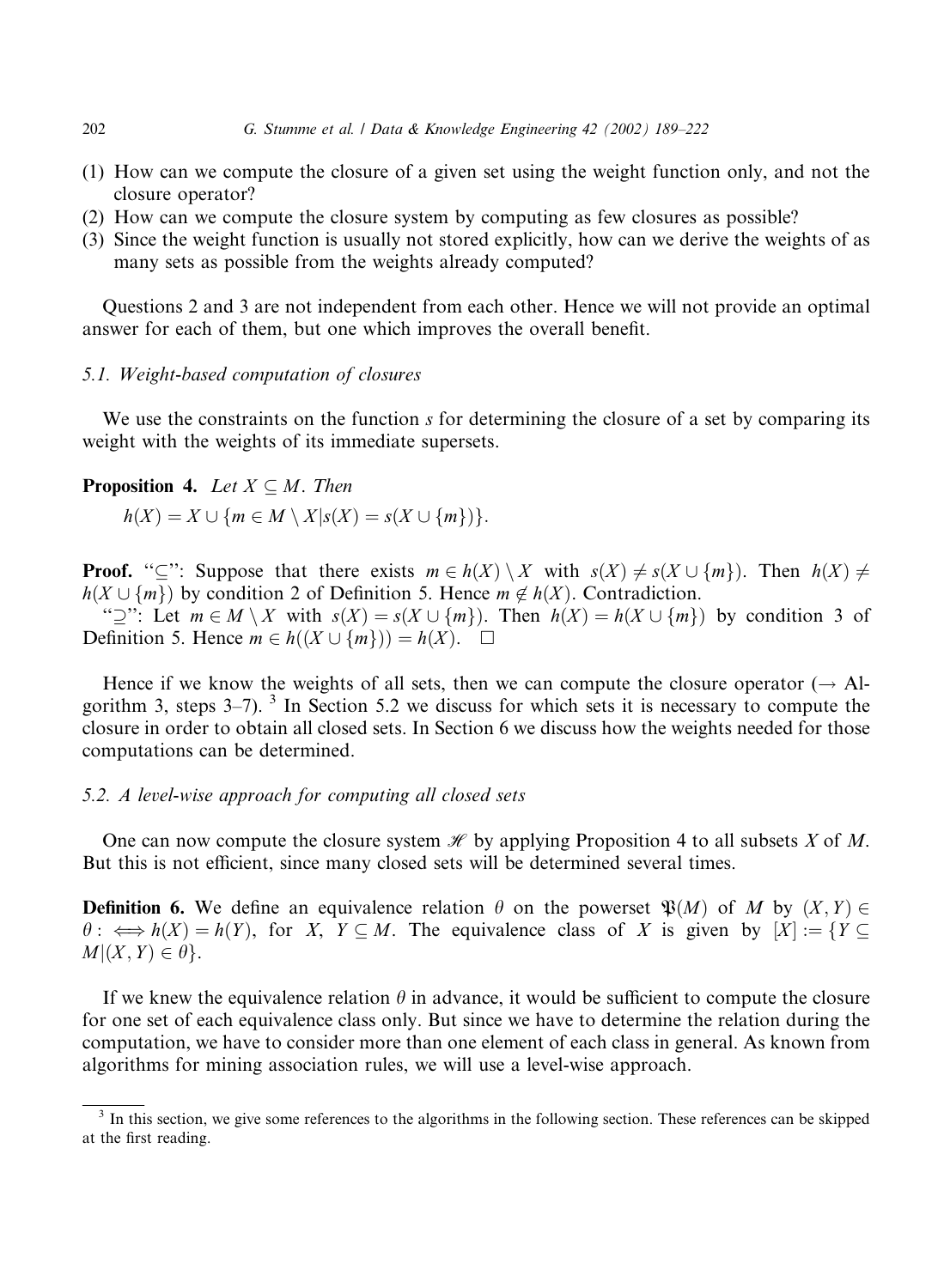**Definition 7.** A k-set is a subset X of M with  $|X| = k$ . it For  $\mathcal{X} \subseteq \mathfrak{P}(M)$ , we define  $\mathcal{X}_k :=$  $\{X \in \mathcal{X}| X \text{ is } k\text{-set} \}.$  For  $\mathcal{X} = \mathfrak{P}(M)$ , we also write  $\mathfrak{P}_k(M)$  for  $\mathcal{X}_k$ .

At the kth iteration, the weights of all  $k$ -sets which remained from the pruning strategy described below are determined; and the closures of all  $(k - 1)$ -sets which passed the pruning in the  $(k - 1)$ th iteration are computed.

The first sets of an equivalence class that we reach using such a level-wise approach are the minimal sets in the class.

**Definition 8.** A set  $X \subseteq M$  is a key set (or minimal generator) if X is minimal (with respect to set inclusion) in [X]. The set of all key sets is denoted by  $\mathcal{K}$ .

We have  $\mathcal{H} = \{h(X)|X \in \mathcal{K}\}\$ , because there is at least one key set in each equivalence class of  $\theta$ . Hence it is sufficient to compute the closures of all key sets.

In a sense the key sets are the first sets one reaches when traversing the powerset  $\mathfrak{P}(M)$  levelwise.

**Proposition 5.** The set  $\mathscr K$  is an order ideal of  $(\mathfrak B(M), \subset)$ ; i.e.,  $Y \in \mathscr K$  and  $X \subset Y$  implies  $X \in \mathscr K$ , for all  $X, Y \subseteq M$ .

**Proof.** Let  $X \subseteq Y$  and X be a non-key set. Then exists a minimal  $Z \in [X]$  with  $Z \subset X$ . <sup>4</sup> From  $h(Z) = h(X)$  it follows  $h(Y) = h(Y \setminus (X \setminus Z))$ . Hence Y is not minimal in [Y] and thus by definition not a key set.  $\Box$ 

The definition of an order ideal is equivalent to  $X \notin \mathcal{K}, X \subseteq Y \Rightarrow Y \notin \mathcal{K}$ , for all X,  $Y \subseteq M$ . This allows to use a pruning strategy for determining the key sets. Originally the strategy we are going to apply was presented in [2], but only for a special case: as a heuristic for determining all frequent sets (which are, in our terminology, all sets with weights above a user-defined threshold). We recall this strategy, and show that it can be applied to arbitrary order ideals of the powerset of M.

**Definition 9.** Let  $\mathcal{I}$  be an order ideal of  $\mathfrak{P}(M)$ . A candidate set for  $\mathcal{I}$  it is a subset of M such that all its proper subsets are in  $\mathcal{I}$ .

The definition is justified by the fact that all combinations of the candidate sets can appear as  $(k + 1)$ th level of an order ideal for which the first k levels are known. This statement is the subject of the first part of the following lemma. The second part states that non-candidate sets cannot appear at the  $(k + 1)$ th level.

**Lemma 6.** Let  $\mathcal{X} \subseteq \mathfrak{P}_k(M)$ , and let  $\mathcal{Y}$  be the set of all candidate  $(k+1)$ -sets for the order ideal  $\downarrow \mathscr{X} := \{ Y \in \mathfrak{P}(M) | \exists X \in \mathscr{X} : Y \subseteq X \}$  (i.e., the order ideal generated by  $\mathscr{X}$ ).

<sup>&</sup>lt;sup>4</sup> We use  $X \subset Y$  to say that  $X \subset Y$  and  $X \neq Y$ .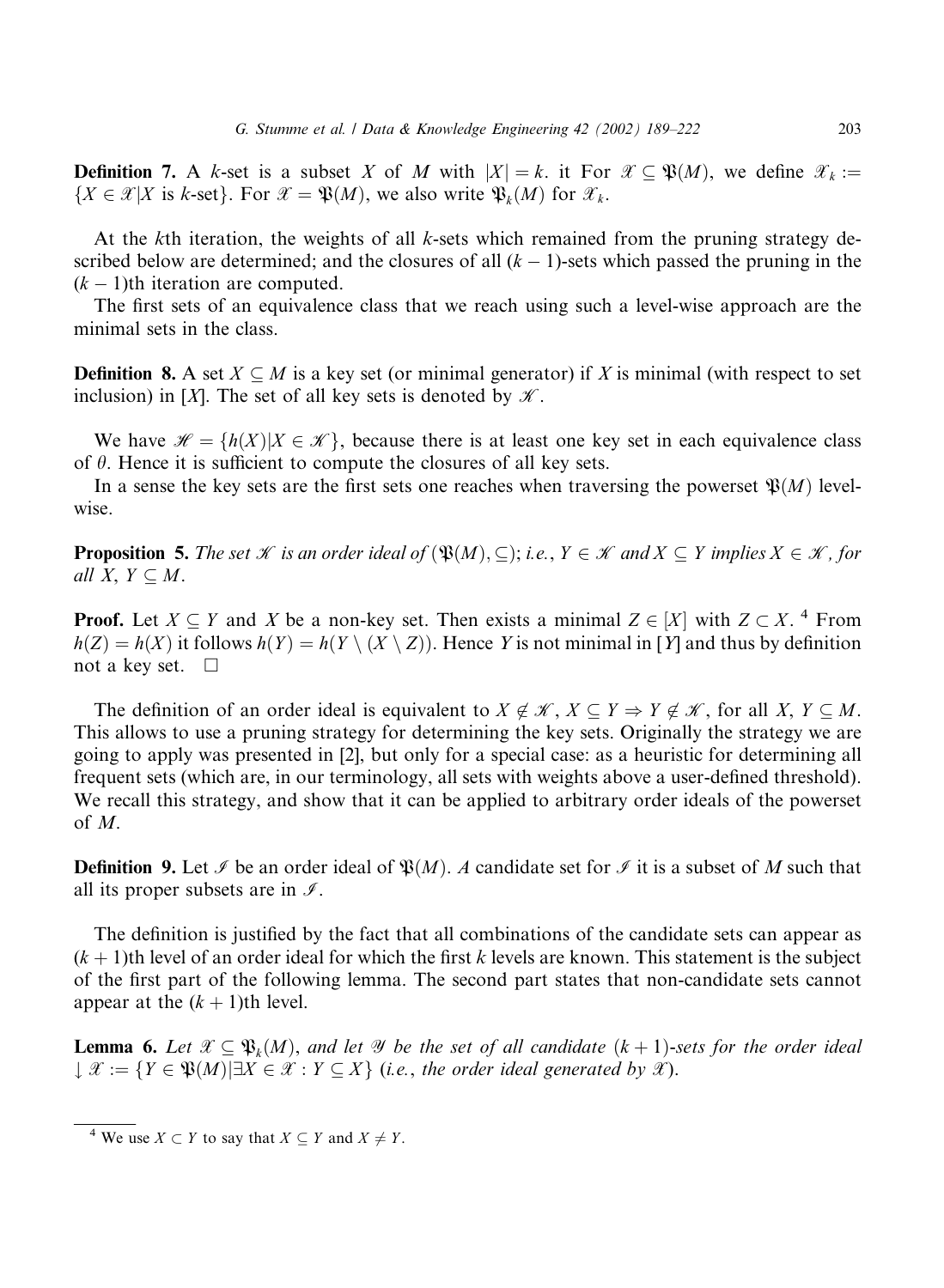(1) For each subset  $\mathscr X$  of  $\mathscr Y$ , there exists an order ideal  $\mathscr I$  of  $\mathfrak P(M)$  with  $\mathscr I_k = \mathscr X$  and  $\mathscr I_{k+1} = \mathscr X$ . (2) For each order ideal  $\mathcal I$  of  $\mathfrak P(M)$  with  $\mathcal I_k = \mathcal X$  the inclusion  $\mathcal I_{k+1} \subseteq \mathcal Y$  holds.

**Proof.** 1. Let  $\mathcal{I} := (\downarrow \mathcal{X}) \cup \mathcal{Z}$ . Let  $Y \in \mathcal{I}$  and  $X \subset Y$ . We have to show that  $X \in \mathcal{I}$ . If  $Y \in \downarrow \mathcal{X}$ then  $X \in \mathcal{X} \subset \mathcal{I}$  because  $\downarrow \mathcal{X}$  is an order ideal. If  $Y \in \mathcal{Z}$  then  $X \in \mathcal{X} \subset \mathcal{I}$  by Definition 9.

2. Suppose that there exists  $Y \in \mathcal{I}_{k+1} \setminus \mathcal{Y}$ . As  $Y \notin \mathcal{Y}$ , there exists  $X \subset Y$  with  $|X| = k$  and  $X \notin \mathscr{I}_k$ . Hence  $Y \notin \mathscr{I}_{k+1}$ . Contradiction.  $\Box$ 

The efficient generation of the set of all candidate sets for the next level is described in the following proposition ( $\rightarrow$  Algorithm 2). We assume that M is linearly ordered, e.g.,  $M =$  $\{1,\ldots,n\}.$ 

**Proposition 7.** Let  $\mathcal{X} \subseteq \mathfrak{P}_{k-1}(M)$ . Let

$$
\mathscr{C} := \{ \{x_1 < x_2 < \ldots < x_k \} | \{x_1, \ldots, x_{k-2}, x_{k-1}\}, \{x_1, \ldots, x_{k-2}, x_k\} \in \mathscr{X} \};
$$

and

$$
\mathscr{C} := \Big\{ X \in \widetilde{\mathscr{C}} | \forall x \in X : X \setminus \{x\} \in \mathscr{X} \Big\}.
$$

Then  $\mathscr{C} = \{X \in \mathfrak{P}_k(M)|X$  is candidate set for  $\downarrow \mathscr{X}$ .

**Proof.** The definition of C is equivalent to  $C := \{x \in \widetilde{C} | X \text{ is } \text{ candidate set for } \downarrow \mathcal{X}\}\.$  Hence it remains to show that all candidate sets are included in  $C$ . Let X be a candidate set, and let  $X = \{x_1, \ldots, x_k\}$  with  $x_1 < \cdots < x_k$ . Since X is a candidate set, all its proper subsets are in  $\downarrow \mathcal{X}$ , especially the two sets  $\{x_1, \ldots, x_{k-2}, x_{k-1}\}$  and  $\{x_1, \ldots, x_{k-2}, x_k\}$ . Since they have cardinality k, they are also in X. Hence  $X \in \mathcal{I}$  by definition of  $\widetilde{C}$ .  $\Box$ 

Unlike in the Apriori algorithm [2], in our application the pruning of a set cannot be determined by its properties alone, but properties of its subsets (i.e., their weights) have to be taken into account as well. This causes an additional step in the generation function ( $\rightarrow$  Algorithm 2, step 5) compared to the version presented in [2]. Based on this additional step, at each iteration the nonkey sets among the candidate sets are pruned ( $\rightarrow$  Algorithm 1, step 8) by using (2) of the following proposition.

## **Proposition 8.** Let  $X \subseteq M$ .

(1) Let  $m \in X$ . Then  $X \in [X \setminus \{m\}]$  if and only if  $s(X) = s(X \setminus \{m\})$ . (2) X is a key set if and only if  $s(X) \neq \min \{ s(X \setminus \{m\}) | m \in X \}.$ 

**Proof.** 1. The "if" part follows from Definition 5 (iii), the "only if" part from Definition 5 (ii).

2. From 1 we deduce that X is a key set if and only if  $s(X) \neq s(X \setminus \{m\})$ , for all  $m \in X$ . Since s is a monotonous decreasing function, this is equivalent to 2.  $\Box$ 

A candidate set X is hence pruned when  $s(X) = \min\{s(X \setminus \{m\}) | m \in X\}$  holds.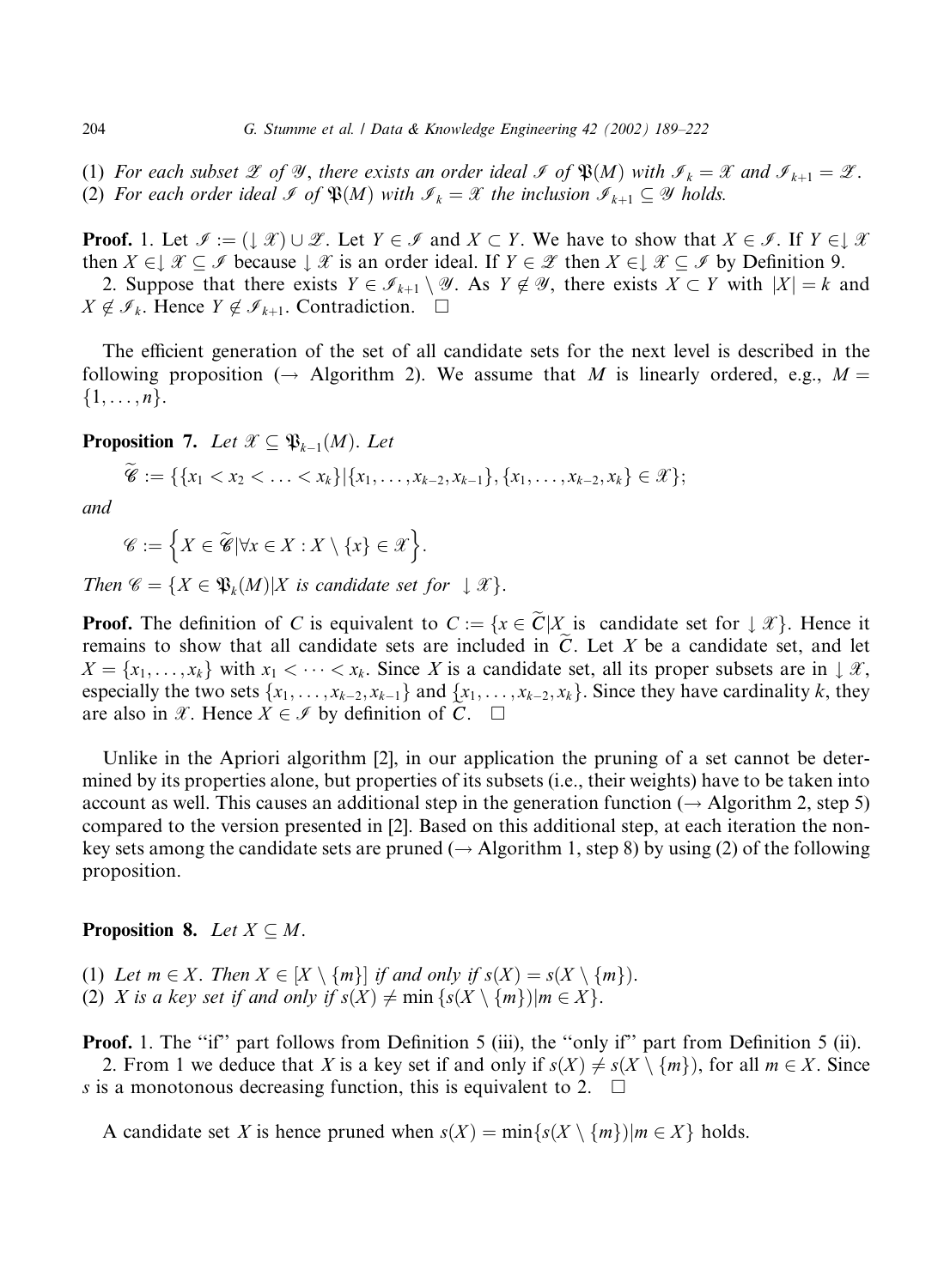#### 5.3. Deriving weights from already known weights

If we reach a  $k$ -set which is known not to be a key set, then we already passed along at least one of the key sets in its equivalence class in an earlier iteration. Hence we already know its weight. Using the following proposition, we determine this weight by using only weights already computed.

**Proposition 9.** If  $X$  is not a key set, then  $s(X) = \min\{s(K)|K \in \mathcal{K}, K \subseteq X\}.$ 

**Proof.** " $\geq$ ": Let K be a key set with  $K\theta X$  and  $K \subseteq X$ . Then  $s(X) = s(K) \geq \min\{s(K)|K\in X\}$  $\mathcal{K}, K \subseteq X$ .

" $\leq$ ": Suppose that there exists  $K \in \mathcal{K}$  with  $K \subseteq X$  and  $s(K) \leq s(X)$ . Then  $K \nsubseteq X$  by Definition 5, (i). Contradiction.  $\Box$ 

Hence it is sufficient to compute the weights of the candidate sets only (by calling a function depending on the specific application  $\rightarrow$  Algorithm 1, step 7). All other weights can be derived from those weights.

Now we are able to put all pieces together and to turn them into an algorithm.

#### 6. The TITANIC algorithm

The pseudo-code is given in Algorithm 1. A list of notations is provided in Table 2.

## Algorithm 1. [TITANIC]

```
1) WEIGHT ({\emptyset});
2) \mathscr{K}_0 \leftarrow {\emptyset};3) k \leftarrow 1;
4) forall m \in M do \{m\}.p_s \leftarrow \emptyset.s;5) \mathscr{C} \leftarrow \{\{m\}|m \in M\};6) loop begin
7) WEIGH(\mathscr{C});
8) forall X \in \mathcal{K}_{k-1} do X.closure \leftarrow CLOSURE(X);
9) \mathcal{K}_k \leftarrow \{ X \in \mathcal{C} | X.s \neq X.p_s \};10) if \mathcal{K}_k = \emptyset then exit loop;
11) k + 1;
12) \mathscr{C} \leftarrow \text{Tranic-GEN}(\mathscr{K}_{k-1});13) end loop;
14) return \bigcup_{i=0}^{k-1} {X \text{.closure}|X \in \mathcal{K}_i}.
```
The algorithm starts with determining the weight of the empty set (step 1) and stating that it is always a key set (step 2). Then all 1-sets are candidate sets by definition (steps 4 and 5).

In later iterations, the candidate  $k$ -sets are determined by the function  $T_{ITANIC}$ -GEN (step 12)  $\rightsquigarrow$  Algorithm 2) which is (except step 5) a straight-forward implementation of Proposition 7. The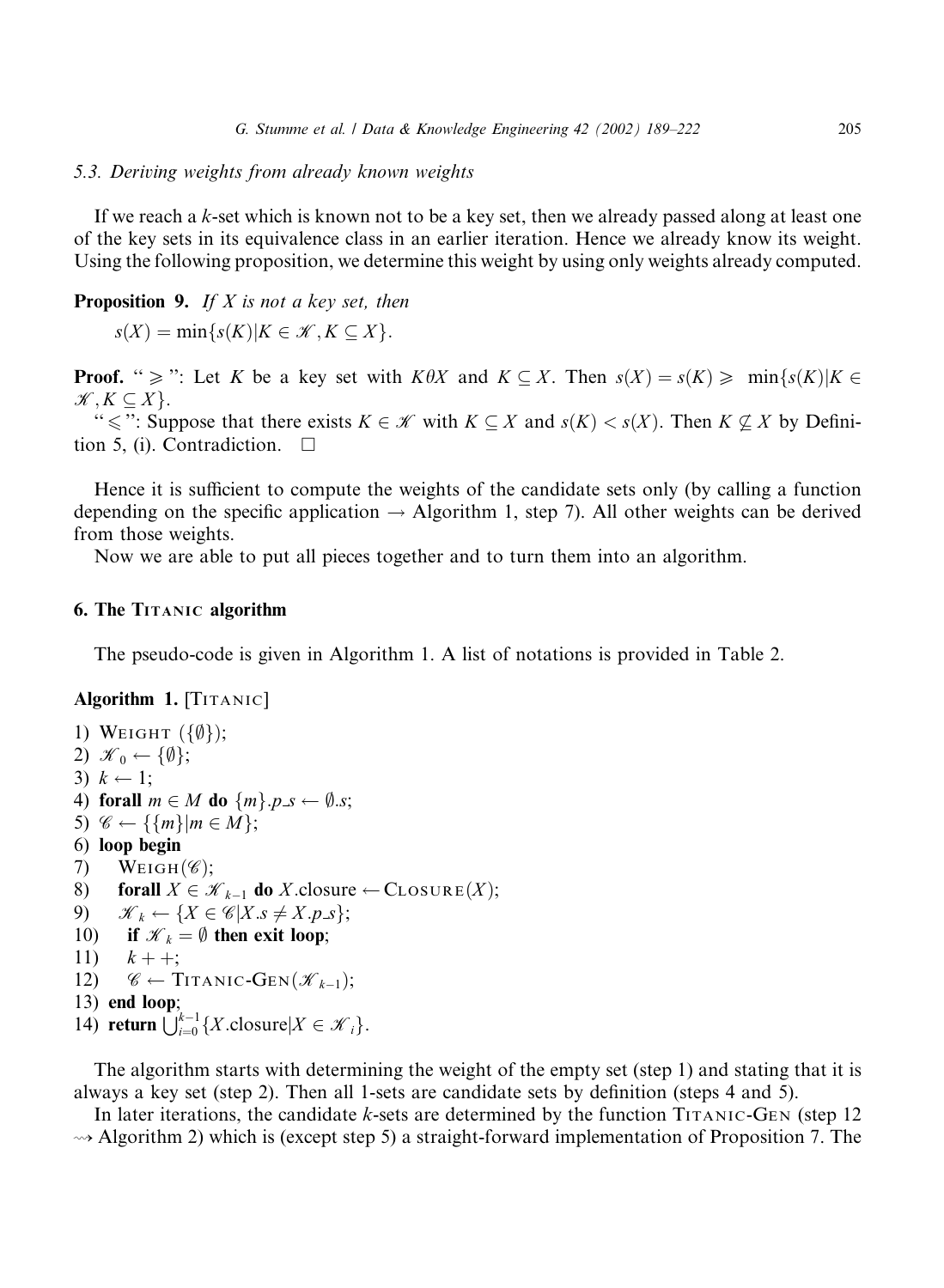| Table 2                   |  |  |
|---------------------------|--|--|
| Notations used in TITANIC |  |  |

| The counter which indicates the current iteration. In the kth iteration, all key k-sets are determined.       |
|---------------------------------------------------------------------------------------------------------------|
| Contains after the kth iteration all key k-sets K together with their weight K s and their closure K closure. |
| Stores the candidate k-sets C together with a counter $C.p.s$ which stores the minimum of the weights of all  |
|                                                                                                               |
|                                                                                                               |

result of step 5 of Algorithm 2 will be used in step 9 of Algorithm 1 for pruning the non-key sets according to Proposition 8 (2).

## Algorithm 2. (TITANIC-GEN)

Input:  $\mathcal{K}_{k-1}$ , the set of key  $(k-1)$ -sets K with their weight K.s. Output:  $\mathcal{C}$ , the set of candidate k-sets C with the values  $C.p.s := \min\{s(C \setminus \{m\} | m \in C\})$ . The variables  $p_s$  assigned to the sets  $\{m_1, \ldots, m_k\}$  which are generated in step 1 are initialized by  ${m_1, \ldots, m_k}.$   $p_s \leftarrow s_{\text{max}}.$ 

1)  $\mathscr{C} \leftarrow \{\{m_1 < m_2 < \cdots < m_k\}|\{m_1, \ldots, m_{k-2}, m_{k-1}\}, \{m_1, \ldots, m_{k-2}, m_k\} \in \mathscr{K}_{k-1}\};$ 

- 2) forall  $X \in \mathscr{C}$  do begin
- 3) for all  $(k 1)$ -subsets S of X do begin
- 4) if  $S \notin \mathcal{K}_{k-1}$  then begin  $\mathcal{C} \leftarrow \mathcal{C} \setminus \{X\}$ ; exit forall; end;
- 5)  $X.p.s \leftarrow min(X.p.s, S.s);$
- 6) end;
- 7) end;
- 8) return  $\mathscr{C}$ .

Once the candidate k-sets are determined, the function  $W_{EIGH}(\mathcal{X})$  is called to compute, for each  $X \in \mathcal{X}$ , the weight of X and stores it in the variable X.s (step 7).

Remark. In the case of concept lattices, WEIGH determines the weights (i.e., the supports) of all  $X \in \mathcal{X}$  with a single pass of the context (see Section 7.1). This is the reason why we call the function WEIGH for a set of sets instead of calling it for each set separately. In general, computing the weights of different sets simultaneously may or may not be more efficient than doing it separately, depending on the application.

**Algorithm 3.** (CLOSURE *(X)* for  $X \in \mathcal{K}_{k-1}$ )

```
1) Y \leftarrow X;
2) forall m \in X do Y \leftarrow Y \cup (X \setminus \{m\}). closure;
3) forall m \in M \setminus Y do begin
4) if X \cup \{m\} \in \mathscr{C} then s \leftarrow (X \cup \{m\}).s
5) else s \leftarrow \min\{K \cdot s | K \in \mathcal{K}, K \subseteq X \cup \{m\}\};6) if s = X is then Y \leftarrow Y \cup \{m\}7) end;
8) return Y.
```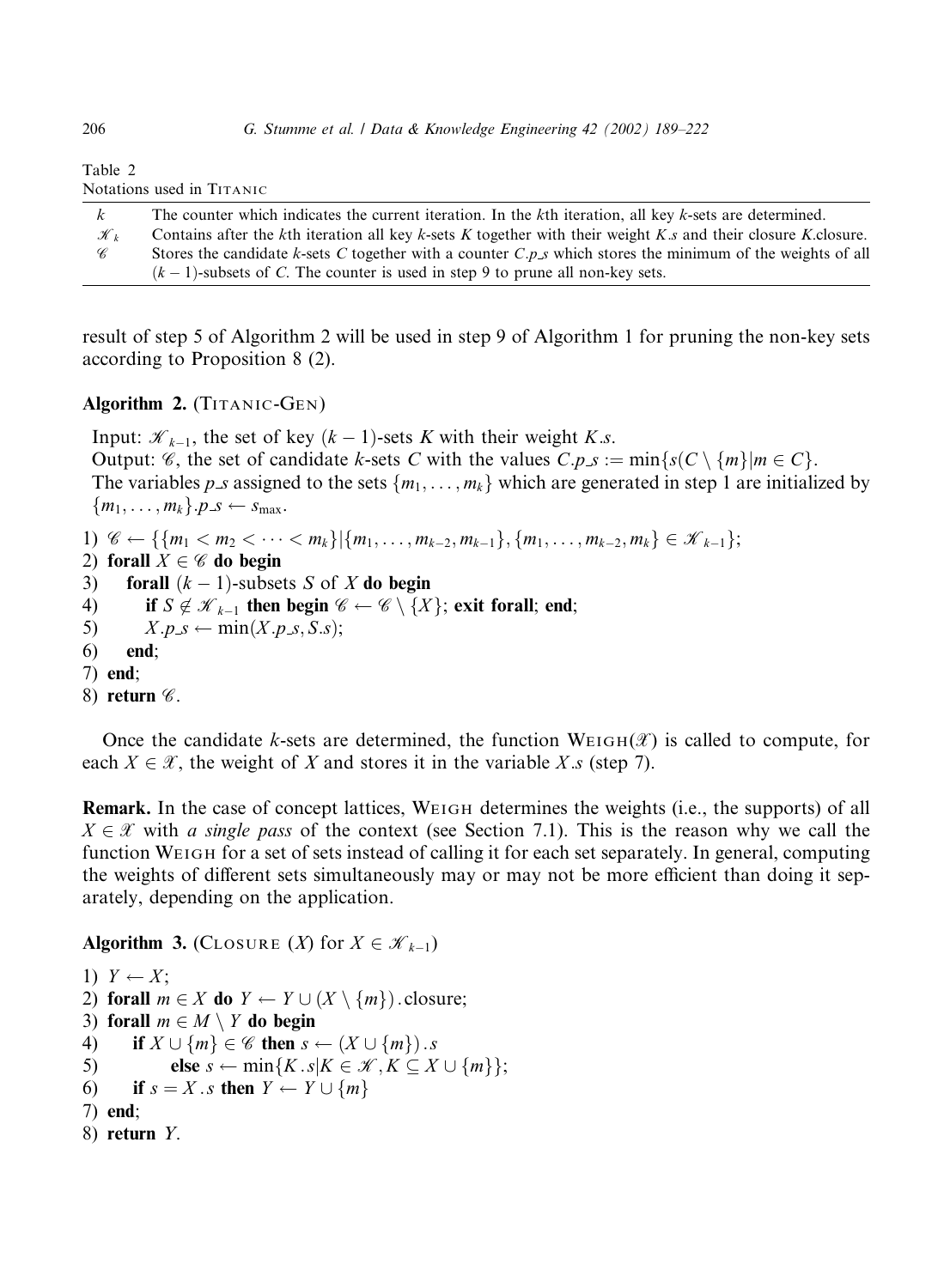For those sets which remained from the pruning (step 9) in the previous pass (and which are now known to be key sets), their closures are computed (step  $8 \rightsquigarrow$  Algorithm 3). The CLOSURE function (Algorithm 3) is a straight-forward implementation of Proposition 4 (steps 3–7) and Proposition 9 (step 5) plus an additional optimization (step 2).

In step 9 of Algorithm 1, all candidate  $k$ -sets which are not key sets are pruned according to Proposition 8 (2). Algorithm 1 terminates, if there are no key  $k$ -sets left (step 10). Otherwise the next iteration begins (step 11).

The correctness of the algorithm is proved by the theorems in the previous section. Examples for the algorithm are given in Section 7.

## 7. Computing (Iceberg) concept lattices with TITANIC

In the sequel we will show that, for a given formal context, the support function fulfills the conditions of Definition 5 for being compatible to the closure operator  $h(X) := X''$ . Hence computing concept lattices is a typical application of the problem. We will also discuss how to modify the closure operator such that the problem description applies to iceberg concept lattices as well.

We demonstrate the TITANIC algorithm by two examples: computing a concept lattice, and computing an iceberg concept lattice. For other applications (for instance those listed in Section 8), only the WEIGH function has to be adapted.

## 7.1. Computation of concept lattices

In the following, we will use the composed function  $B \mapsto B''$ , for  $B \subset M$ . It is (by Theorem 3) a closure operator on M. The related closure system (i.e., the set of all  $B \subseteq M$  with  $B'' = B$ ) is by Lemma 2 exactly the set of the intents of all concepts of the context. The structure of the concept lattice is hence already determined by this closure system. Therefore we restrict ourselves to the computation of the closure system of all concept intents in the sequel. The computation makes extensive use of the support function introduced in Definition 3. We show that the support function fulfills the conditions of Definition 5.

**Lemma 10.** Let  $X, Y \subseteq M$ .

(1)  $X \subseteq Y \Rightarrow supp(X) \geq supp(Y)$ . (2)  $X'' = Y'' \Rightarrow \text{supp}(X) = \text{supp}(Y)$ . (3)  $X \subseteq Y \wedge \text{supp}(X) = \text{supp}(Y) \Rightarrow X'' = Y''$ .

**Proof.** 1. Let  $X \subseteq Y$ . Then  $Y' \subseteq X'$  by Lemma 1, which implies

$$
\text{supp}(Y) = \frac{|Y'|}{|G|} \leq \frac{|X'|}{|G|} = \text{supp}(X).
$$
  
2.  $X\theta Y \iff X'' = Y'' \iff X''' = Y''' \iff X' = Y' \Rightarrow s(X) = \frac{|X'|}{|G|} = \frac{|Y'|}{|G|} = s(Y).$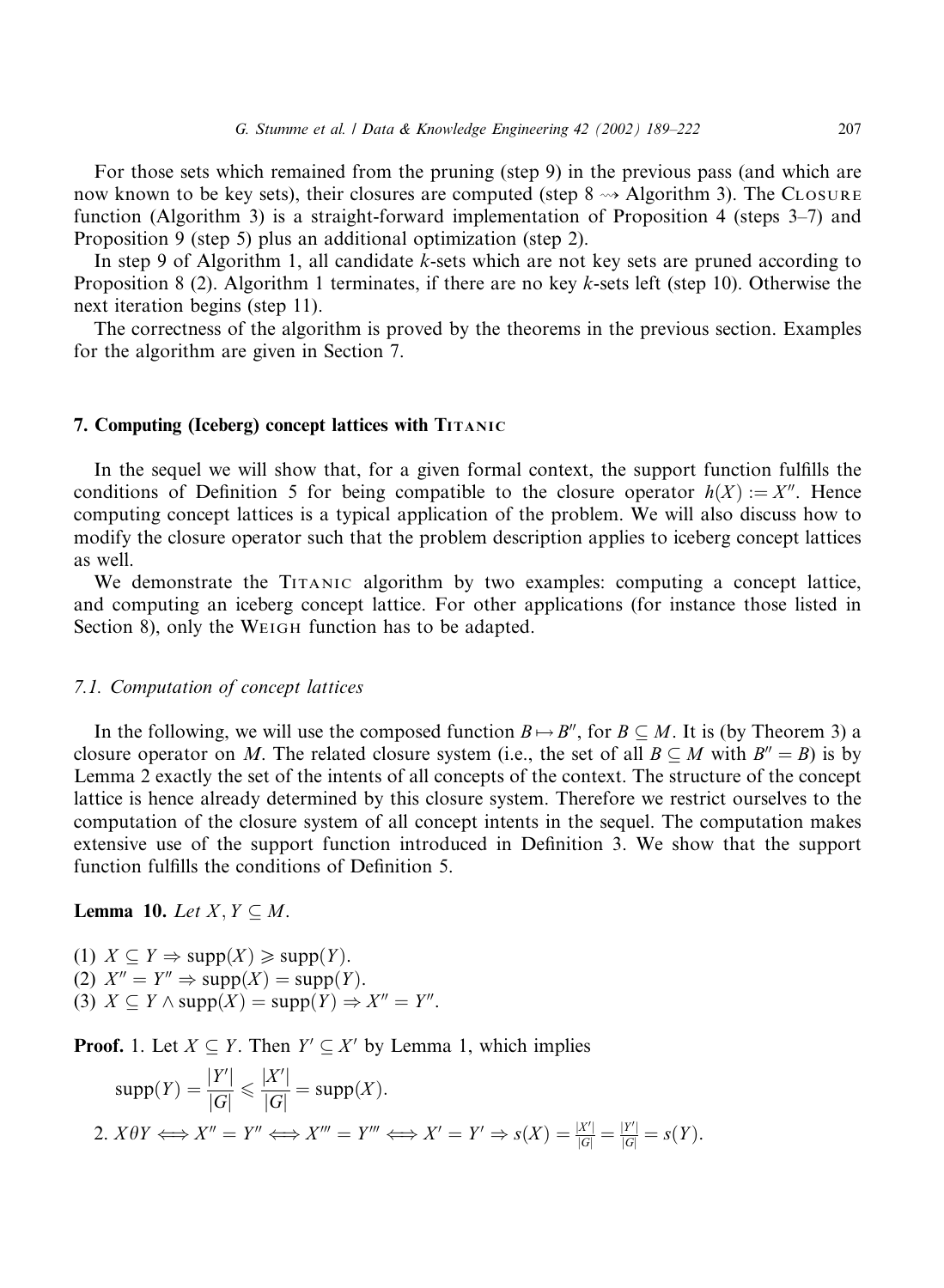Algorithm 4. (The WEIGH algorithm for concept lattics)

1) forall  $X \in \mathcal{X}$  do  $X \cdot s \leftarrow 0$ ; 2) forall  $g \in G$  do 3) for all  $X \in \text{subsets}(g', \mathcal{X})$  do  $X \cdot s + +$ ; 4) forall  $X \in \mathscr{X}$  do  $X.s \leftarrow \frac{X.s}{|G|};$ 

3. supp $(X)$  = supp $(Y)$  implies  $|X'| = |Y'|$ , and  $X \subseteq Y$  implies  $X' \supseteq Y'$ . Hence  $X' = Y'$ , since  $X'$ and Y' are finite. It follows  $X'' = Y''$ .  $\Box$ 

Corollary 11. The support count is a weight function which is compatible with the closure operator  $X \mapsto X''$ .

Thus we can use TITANIC for computing concept lattices. In this special application, we can benefit from two optimizations:

(1) In Algorithm 1, we can––in the case of (iceberg) concept lattices––replace step 1 by  $1'$ )  $\emptyset.s \leftarrow 1$ 

since we know that  $\text{supp}(\emptyset) = 1$ . We avoid one call of the WEIGH function.

(2) For concept lattices, WEIGH determines the weights, that is, the supports, of all  $X \in \mathcal{X}$  with a single pass over the context. This is (together with the fact that only  $\max\{|X||X \subseteq$ M is candidate set passes are needed) the reason for the efficiency of TITANIC. The WEIGH algorithm for concept lattices is given in Algorithm 4. SUBSETS $(Y, \mathcal{X})$  returns, for  $Y \subseteq M$  and  $\mathscr{X} \subseteq \mathfrak{P}(M)$ , all  $X \in \mathscr{X}$  with  $Y \subseteq X$ . It uses a tree structure with hash tables (as described in [30]) to efficiently encode  $\mathscr{X}$ .



Fig. 8. Example for the TITANIC algorithm.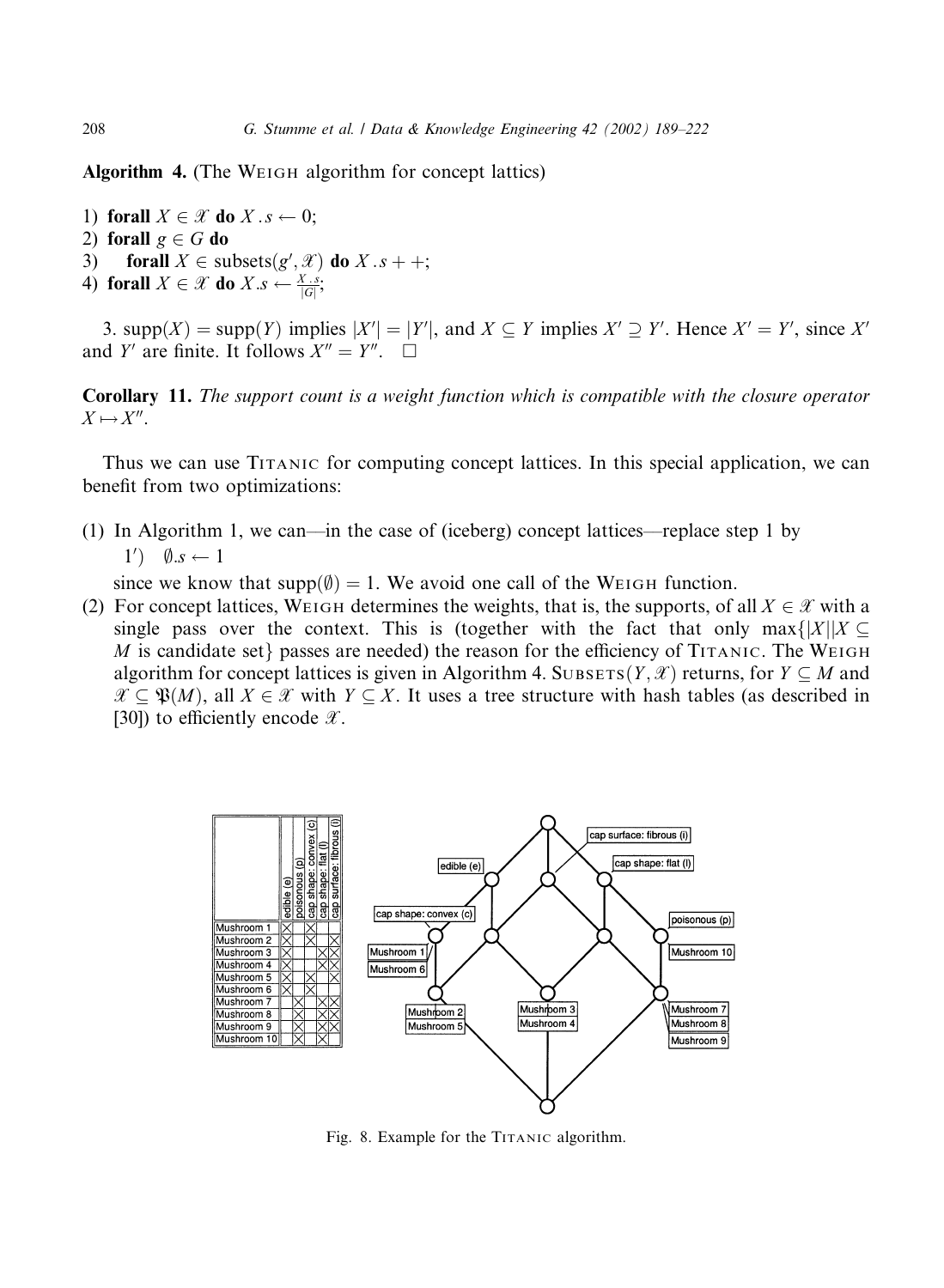Example. For explaining how TITANIC works, we will use the mushroom example in Fig. 1 again, but will reduce it further to the first five attributes (see Fig. 8).

In the first pass, the algorithm deals with the empty set and all 1-sets. It returns the results for  $k = 0$  and  $k = 1$ :

| $k=0$ :   |     |                         |  |
|-----------|-----|-------------------------|--|
| Step 1    |     | Step 2                  |  |
| $\Lambda$ | X.s | $X \in \mathcal{K}_k$ ? |  |
| N         |     | Yes                     |  |

 $k = 1$ :

| Steps $4+5$ |       | Step 7 | Step 9                  |
|-------------|-------|--------|-------------------------|
| X           | X.p.s | X.s    | $X \in \mathcal{K}_k$ ? |
| $\{e\}$     |       | 6/10   | Yes                     |
| $\{p\}$     |       | 4/10   | Yes                     |
| $\{c\}$     |       | 4/10   | Yes                     |
| $\{l\}$     |       | 6/10   | Yes                     |
| $\{i\}$     |       | 7/10   | Yes                     |

Step 8 returns:  $\emptyset$ .closure  $\leftarrow \emptyset$ .

Then the algorithm repeats the loop for  $k = 2$ , 3, and 4:

| $k = 2$ :        |       |                  |                     |
|------------------|-------|------------------|---------------------|
| Step 12          |       | Step 7           | Step 9              |
| $\boldsymbol{X}$ | X.p.s | X.s              | $X \in \mathcal{K}$ |
| $\{e,p\}$        | 4/10  | $\theta$         | Yes                 |
| $\{e, c\}$       | 4/10  | 4/10             | N <sub>0</sub>      |
| $\{e,l\}$        | 6/10  | 2/10             | Yes                 |
| $\{e,i\}$        | 6/10  | 4/10             | Yes                 |
| $\{p,c\}$        | 4/10  | $\boldsymbol{0}$ | Yes                 |
| $\{p, l\}$       | 4/10  | 4/10             | N <sub>0</sub>      |
| $\{p,i\}$        | 4/10  | 3/10             | Yes                 |
| $\{c,l\}$        | 4/10  | 0                | Yes                 |
| $\{c,i\}$        | 4/10  | 2/10             | Yes                 |

Step 8 returns:  $\{e\}$ .closure  $\leftarrow \{e\}$ ,  $\{p\}$ .closure  $\leftarrow \{p, l\}$ ,  $\{c\}$ .closure  $\leftarrow \{c, e\}$ ,  $\{l\}$ .closure  $\leftarrow \{l\}$  $\{i\}$ .closure  $\leftarrow \{i\}.$ 

 $\{l, i\}$  6/10 5/10 Yes

 $X \in \mathcal{K}_k$ ?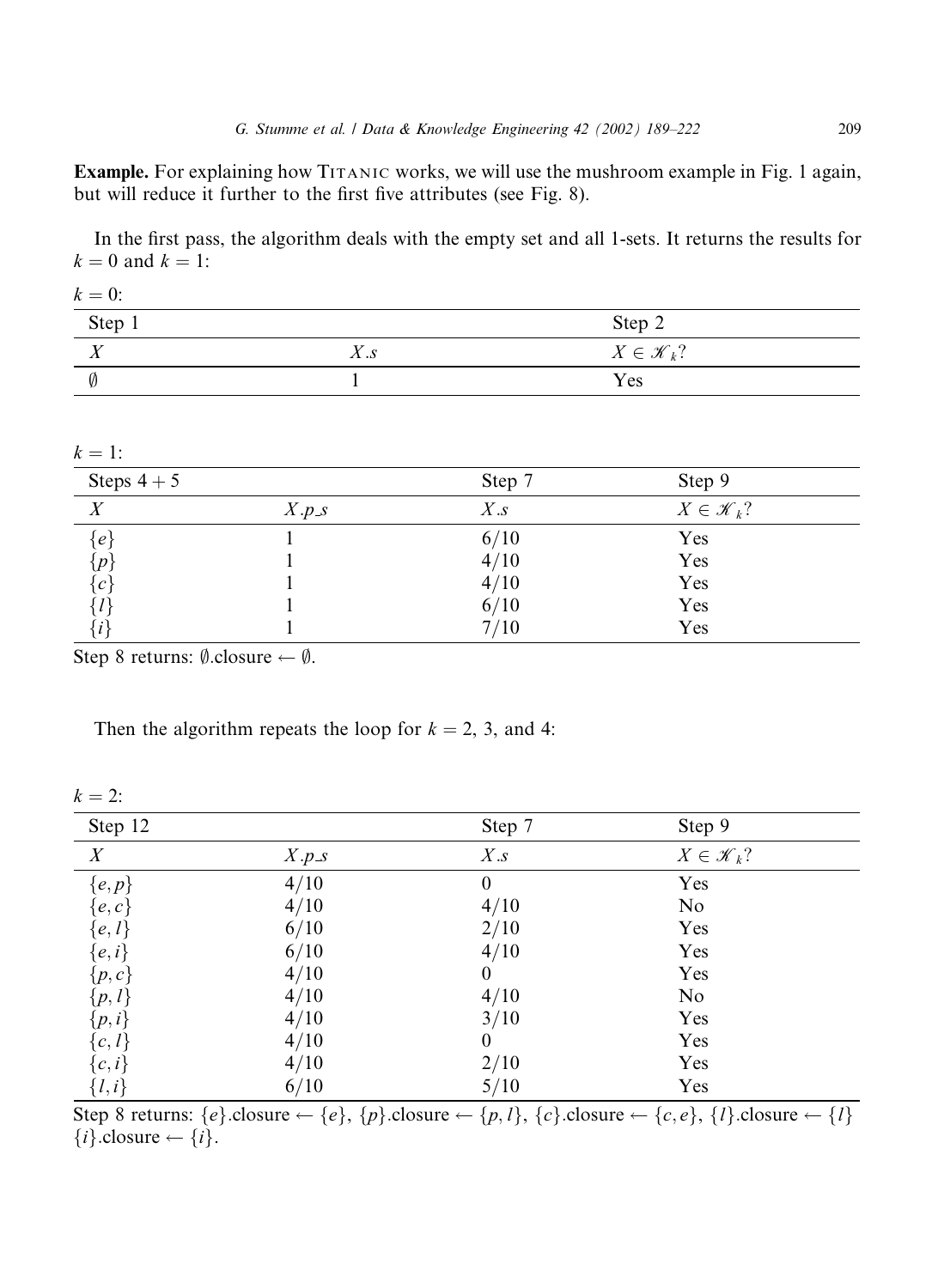| Step 12     |         | Step 7 | Step 9                  |
|-------------|---------|--------|-------------------------|
|             | $X.p_s$ | X.s    | $X \in \mathcal{K}_k$ ? |
| $\{e,l,i\}$ | 2/10    | 2/10   | No                      |
| $\{p,c,i\}$ | 4/10    |        | Yes                     |
| $\{c,l,i\}$ | 4/10    |        | Yes                     |

Step 8 returns:  $\{e, p\}$ .closure  $\leftarrow \{e, p, c, l, i\}$ ,  $\{e, l\}$ .closure  $\leftarrow \{e, l, i\}$ ,  $\{e, i\}$ .closure  $\leftarrow \{e, i\}$ ,  $\{p, c\}$ . closure  $\leftarrow \{e, p, c, l, i\}, \{p, i\}$ .closure  $\leftarrow \{p, l, i\}, \{c, l\}$ .closure  $\leftarrow \{e, p, c, l, i\},$  ${c, i}$ .closure  $\leftarrow {e, c, i}$ ,  ${l, i}$ .closure  $\leftarrow {l, i}$ .

## $k = 4$ :

Step 12 returns the empty set. Hence there is nothing to WEIGH in step 7. Step 9 sets  $\mathcal{K}_4$  equal to the empty set; and in step 10, the loop is exited.

Step 8 returns:  $\{p, c, i\}$ .closure  $\leftarrow \{e, p, c, l, i\}$ ,  $\{c, l, i\}$ .closure  $\leftarrow \{e, p, c, l, i\}$ .

Finally the algorithm collects all concept intents (step 14):

$$
\emptyset, \{e\}, \{p,l\}, \{c,e\}, \{l\}, \{i\}, \{e,p,c,l,i\}, \{e,l,i\}, \{e,i\}, \{p,l,i\}, \{e,c,i\}, \{l,i\}
$$

(which are exactly the intents of the concepts of the concept lattice in Fig. 8). The algorithm determined the support of  $5 + 10 + 3 = 18$  attribute sets in three passes of the database.

## 7.2. Equipping TITANIC for iceberg concept lattices

The structure of an iceberg concept lattice is determined by the semi-lattice of its frequent intents. If we add the set  $M$  (which is not frequent in general) to the set of frequent intents, it becomes a closure system. Lemma 12 presents its closure operator.

**Lemma 12.** Let  $\mathbb{K} := (G, M, I)$  be a context, and let min supp  $\in [0, 1]$ . The set  $\mathcal{F} := \{B \subseteq M |$  $(A, B) \in \mathfrak{B}(\mathbb{K}), \text{supp}(B) \geqslant \min \text{supp}\}\cup \{M\}$  is a closure system on M. Its closure operator is given by  $h(X) := X''$  if  $\text{supp}(X) \geqslant \min \text{supp} \text{ and } h(X) := M$  else. The weight function  $s(X) := \text{supp}(X)$  if  $supp(X) \geq \min supp and s(X) := -1$  else is compatible with the closure operator.

**Proof.**  $\mathscr{F} := \{B \subseteq M | \text{supp}(B) \geqslant \text{min supp}\} \cup \{M\}$  is a closure system, since it is closed under arbitrary intersections. Int(K) := { $B \subseteq M | (A, B) \in \mathfrak{B}(\mathbb{K})$ } is a closure system by Theorem 3. Hence  $\mathscr F$  is—as intersection of the two closure systems  $\widetilde{\mathscr F}$  and Int(K)—also a closure system. Verifying that h is the related closure operator and that s is compatible is straightforward.  $\Box$ 

The lemma shows that the TITANIC algorithm as presented in Section 6 can directly be applied to iceberg concept lattices. However we can benefit from the fact that weight  $-1$  indicates that the closure of the set is the whole set M. In this case we can improve the algorithm. The improved version is discussed now.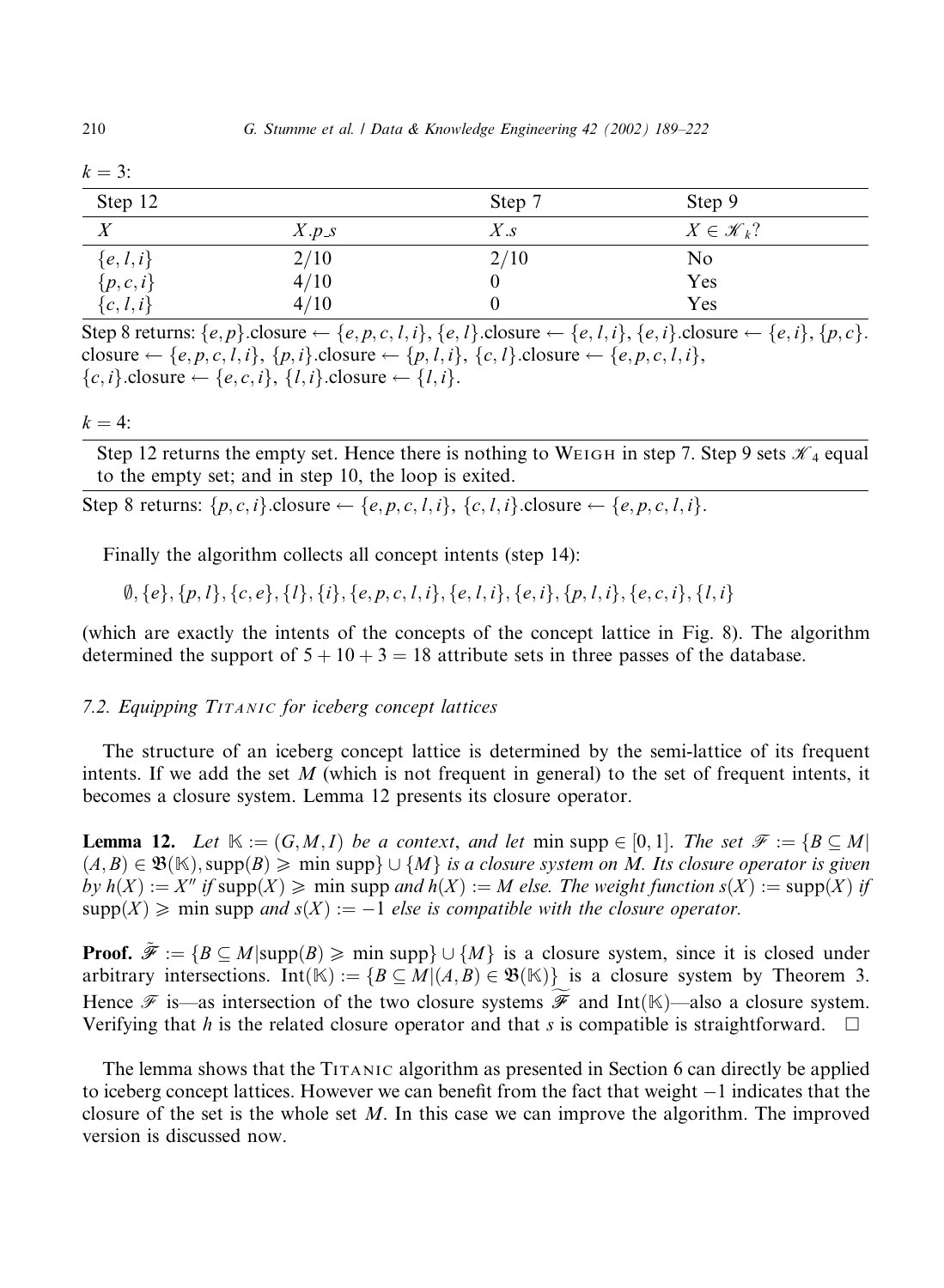Algorithm 5. (TITANIC improved for iceberg concept lattices)

1)  $\emptyset$  .  $s \leftarrow 1$ ; 2)  $\mathscr{K}_0 \leftarrow {\emptyset};$ 3)  $k \leftarrow 1$ ; 4) forall  $m \in M$  do  $\{m\} \cdot p\_s \leftarrow \emptyset \cdot s;$ 5)  $\mathscr{C} \leftarrow {\{m\}}|m \in M$ ; 6) loop begin 7) WEIGH  $(\mathscr{C})$ ; 8) forall  $X \in \mathcal{K}_{k-1}$  do X : closure  $\leftarrow$  closure $(X)$ ; 9)  $\mathscr{K}_k \leftarrow \{ X \in \mathscr{C} | X \cdot s \neq X \cdot p \cdot s \};$ 10) if  $\{X \in \mathcal{K}_k | X \cdot s \neq -1\} = \emptyset$  then exit loop; 11)  $k + 1$ ; 12)  $\mathscr{C} \leftarrow \text{Tranic-Gen}(\mathscr{K}_{k-1});$ 13) end loop; 14) return  $\bigcup_{i=0}^{k-1} {X \text{.closure}|X \in \mathcal{K}_i, X.s \neq -1}.$ 

Algorithm 6. (TITANIC-GEN improved for iceberg concept lattices)

Input:  $\mathcal{K}_{k-1}$ , the set of key  $(k-1)$ -sets K with their support K.s. Output:  $\mathscr{C}$ , the set of candidate k-sets C with the values  $C.p.s := \min\{s(C) \mid \{m\} | m \in C\}$ . The variables p s assigned to the sets  $\{m_1, \ldots, m_k\}$  which are generated in step 1 are initialized by  ${m_1, \ldots, m_k}. p_s \leftarrow 1.$ 

- 1)  $\mathscr{C} \leftarrow \{\{m_1 < m_2 < \ldots < m_{k-1} < m_k\}|\{m_1, \ldots, m_{k-2}, m_{k-1}\}\, \{m_1, \ldots, m_{k-1}\}\}$  $m_{k-2}, m_k \} \in \{ K \in \mathcal{K}_{k-1} | K.s \neq -1 \} \};$
- 2) forall  $X \in \mathscr{C}$  do begin
- 3) for all  $(k 1)$ -subsets S of X do begin
- 4) if  $S \notin \mathcal{K}_{k-1}$  or  $S.s = -1$  then begin  $\mathcal{C} \leftarrow \mathcal{C} \setminus \{X\}$ ; exit forall; end;
- 5)  $X.p.s \leftarrow min(X.p.s, S.s);$
- 6) end;
- 7) end;
- 8) return  $\mathscr C$ .

Algorithm 7. (closure for iceberg conept lattices)

```
1) if X.s = -1 then return M;
2) Y \leftarrow X;
3) forall m \in X do Y \leftarrow Y \cup (X \setminus \{m\}).closure;
4) forall m \in M \setminus Y do begin
5) if X \cup \{m\} \in \mathscr{C} then s \leftarrow (X \cup \{m\}).s
6) else s \leftarrow \min\{K.s | K \in \mathcal{K}, K \subseteq X \cup \{m\}\};7) if s = X \cdot s then Y \leftarrow Y \cup \{m\}8) end;
9) return Y.
```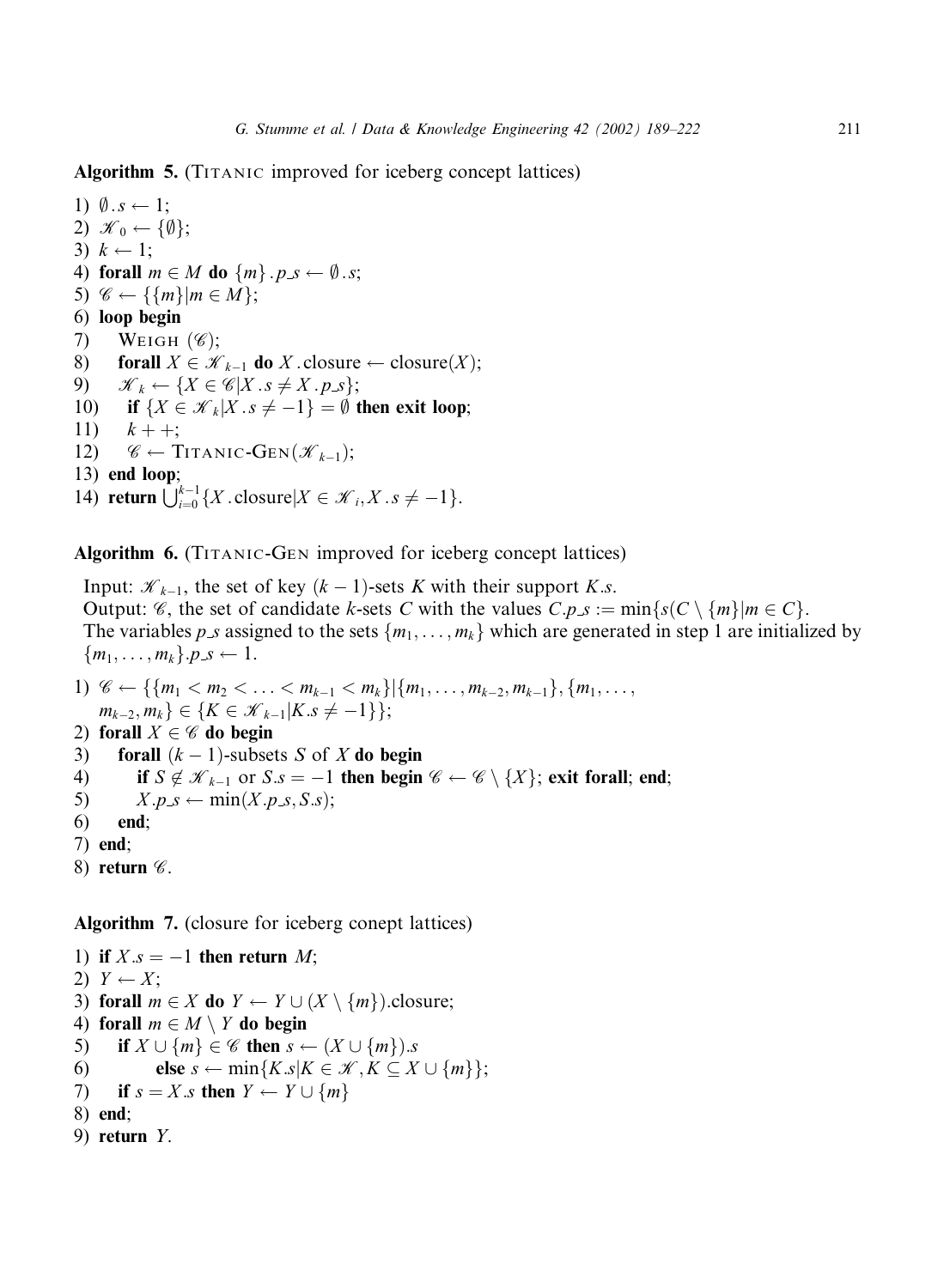Algorithm 5 differs from Algorithm 1 in steps 1, 10, and 14; Algorithm 6 differs from Algorithm 2 in steps 1 and 4; and Algorithm 7 is extending Algorithm 3 by step 1. We discuss these differences step by step:

- Algorithm 5, step 1: See the remark about the first optimization in Section 7.1.
- Algorithm 5, step 10: The loop can be exited when no *or only infrequent* key sets remain, as they are not used for generating candidate sets in the next iteration (see Algorithm 6, step 1).
- Algorithm 5, step 14: The algorithm returns only frequent intents, i.e. only closures of frequent key sets.
- Algorithm 6, step 1: Only frequent key sets are used to construct new candidate sets. See next item.
- Algorithm 6, step 4: S is a candidate set only if all  $(k 1)$ -subsets of S are frequent key sets, because sets containing an infrequent key set are known not to be key sets.
- Algorithm 7, step 1: If the weight of a set is  $-1$ , its closure must be M by Lemma 12.

As before, the function weigh $(\mathcal{X})$  determines, in one pass of the context, for each  $X \in \mathcal{X}$  the support of X and stores it in the variable X.s. If  $s(X)$  < minsupp, then WEIGH returns  $X.s \leftarrow -1$ .

Example. Although TITANIC only needs three passes of the database to compute the iceberg lattice in Fig. 3 (and four passes for the one in Fig. 5), we decided not to use it as example for explaining the mechanism of TITANIC for iceberg lattices. The reason is, that at the first pass the algorithm has to handle 80 candidate itemsets of size one. Of course, this is no problem in praxis, but is too large for demonstration purposes. Therefore we reuse the context in Fig. 8, and show the computation of its iceberg concept lattice for minsupp  $= 30\%$ .

| In the first pass, the algorithm deals with the empty set and all 1-sets. It returns the results for    |  |  |  |  |  |  |  |
|---------------------------------------------------------------------------------------------------------|--|--|--|--|--|--|--|
| $k = 0$ and $k = 1$ . As no infrequent sets are considered here, the results are exactly the same as in |  |  |  |  |  |  |  |
| Example $7.1$ :                                                                                         |  |  |  |  |  |  |  |

| $k=0$ :          |       |        |                         |  |
|------------------|-------|--------|-------------------------|--|
| Step 1           |       |        | Step 2                  |  |
| X                | X.s   |        | $X \in \mathcal{K}_k$ ? |  |
| $\emptyset$      |       |        | Yes                     |  |
| $k=1$ :          |       |        |                         |  |
| Steps $4+5$      |       | Step 7 | Step 9                  |  |
| $\boldsymbol{X}$ | X.p.s | X.s    | $X \in \mathcal{K}_k$ ? |  |
| $\{e\}$          |       | 6/10   | Yes                     |  |
| $\{p\}$          |       | 4/10   | Yes                     |  |
| $\{c\}$          |       | 4/10   | Yes                     |  |
| $\{l\}$          |       | 6/10   | Yes                     |  |
| $\{i\}$          |       | 7/10   | Yes                     |  |

Step 8 returns:  $\emptyset$ .closure  $\leftarrow \emptyset$ .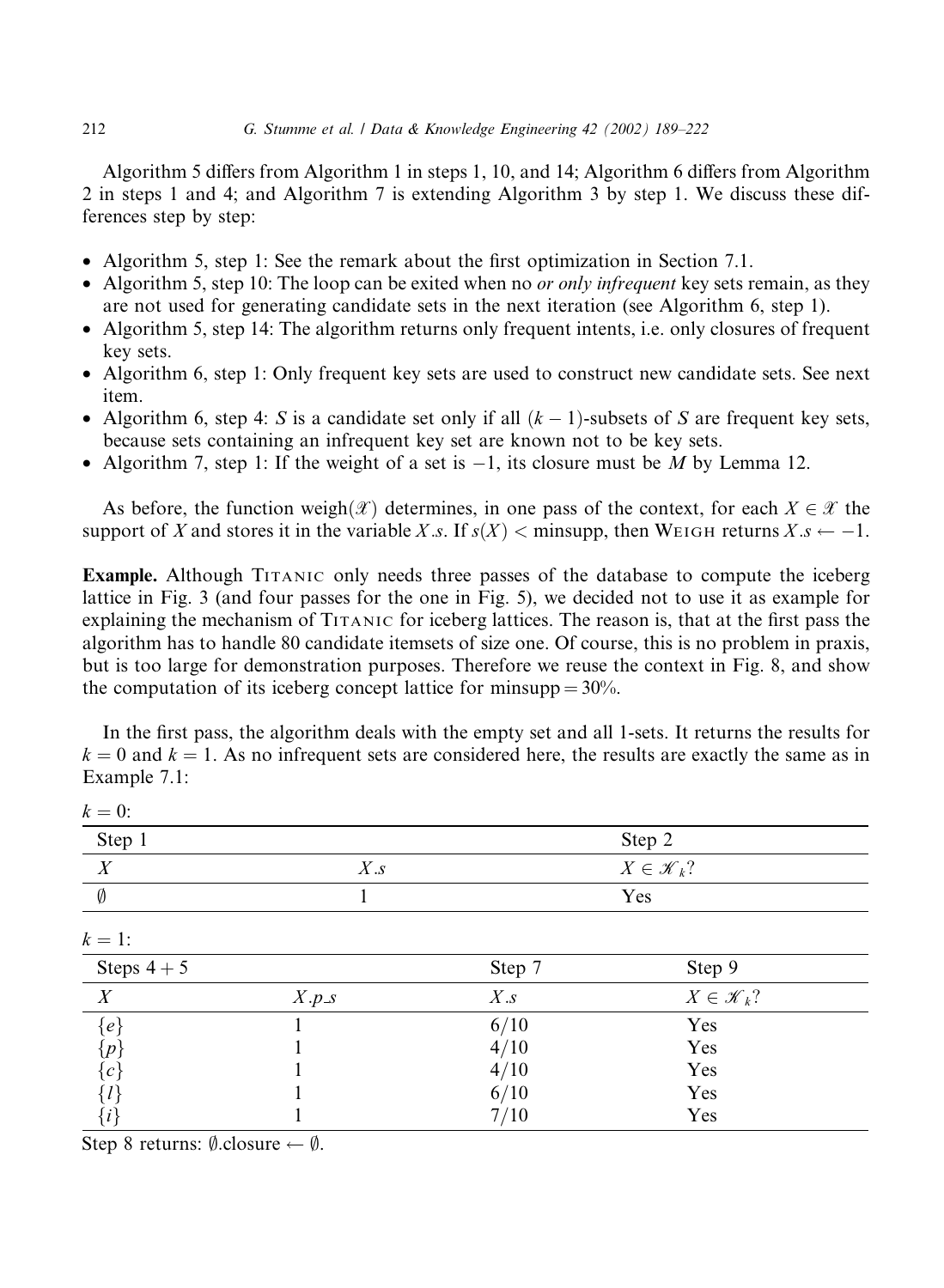| Step 12          |       | Step 7 | Step 9                  |  |
|------------------|-------|--------|-------------------------|--|
| $\boldsymbol{X}$ | X.p.s | X.s    | $X \in \mathcal{K}_k$ ? |  |
| $\{e,p\}$        | 4/10  | $-1$   | Yes                     |  |
| $\{e,c\}$        | 4/10  | 4/10   | No                      |  |
| $\{e,l\}$        | 6/10  | $-1$   | Yes                     |  |
| $\{e,i\}$        | 6/10  | 4/10   | Yes                     |  |
| $\{p,c\}$        | 4/10  | $-1$   | Yes                     |  |
| $\{p,l\}$        | 4/10  | 4/10   | No                      |  |
| $\{p,i\}$        | 4/10  | 3/10   | Yes                     |  |
| $\{c,l\}$        | 4/10  | $-1$   | Yes                     |  |
| $\{c,i\}$        | 4/10  | $-1$   | Yes                     |  |
| $\{l,i\}$        | 6/10  | 5/10   | Yes                     |  |

Then the algorithm repeats the loop for  $k = 2$ . Here, the first infrequent sets are reached:  $k = 2$ :

Step 8 returns:  $\{e\}$ .closure  $\leftarrow \{e\}$ ,  $\{p\}$ .closure  $\leftarrow \{p, l\}$ ,  $\{c\}$ .closure  $\leftarrow \{c, e\}$ ,  $\{l\}$ .closure  $\leftarrow \{l\}$ ,  $\{i\}$ .closure  $\leftarrow \{i\}$ .

**Remark.** As the weight of the key sets  $\{e, p\}$ ,  $\{e, l\}$ ,  $\{c, l\}$ , and  $\{c, i\}$  is  $-1$ , we know that these sets are infrequent (with respect to our minimum support threshold of 30%). In the corresponding closure system, they will hence generate the whole set  $M$ . These infrequent key sets are important if we want to provide a basis for association rules. See [41] for details. If our aim is conceptual clustering, we can neglect these infrequent key sets and can improve the performance of the algorithm by modifying step 9 in Algorithm 5 to

9a)  $\mathcal{K}_k \leftarrow \{ X \in \mathcal{C} | X.s \neq X.p.s \text{ and } X.s \neq 1 \}.$ 

This would yield 'yes' instead of 'no' in the last column for the five sets mentioned above.

 $k = 3$ :

Step 12 returns the empty set (because of the condition  $K.s \neq -1$  in step 1 of Algorithm 2). Hence there is nothing to WEIGH in step 7. Step 9 sets  $\mathcal{K}_3$  equal to the empty set; and in step 10, the loop is exited.

Step 8 returns:  $\{e, p\}$ .closure  $\leftarrow M$ ,  $\{e, l\}$ .closure  $\leftarrow M$ ,  $\{e, i\}$ .closure  $\leftarrow \{e, i\}$ ,  $\{p, c\}$ .closure  $\leftarrow$ M,  $\{p, i\}$ .closure  $\leftarrow \{p, l, i\}$ ,  $\{c, l\}$ .closure  $\leftarrow M$ ,  $\{c, i\}$ .closure  $\leftarrow M$ ,  $\{l, i\}$ .closure  $\leftarrow \{l, i\}$ .

Finally the algorithm collects all frequent concept intents (step 14):

 $\emptyset$ ,  $\{e\}$ ,  $\{p, l\}$ ,  $\{c, e\}$ ,  $\{l\}$ ,  $\{i\}$ ,  $\{e, i\}$ ,  $\{p, l, i\}$ ,  $\{l, i\}$ 

The resulting concept iceberg lattice is shown in Fig. 9.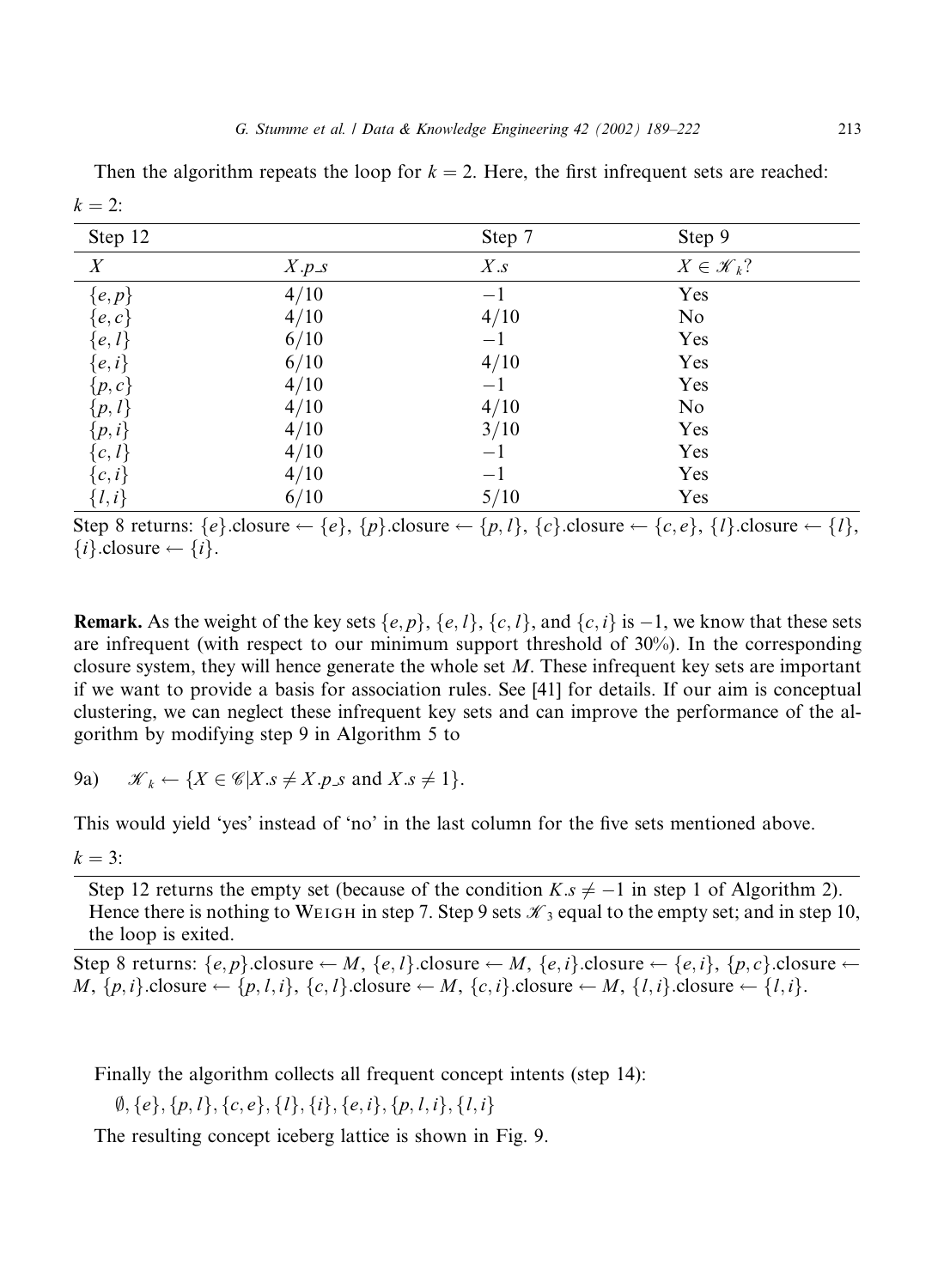

Fig. 9. Iceberg concept lattice for the context in Fig. 8 for minsupp =  $30\%$ .

#### 8. Some typical applications

In Section 3, we have already discussed the use of (iceberg) concept lattices for knowledge discovery and conceptual clustering. Here we present two examples, in which iceberg concept lattices have been applied.

## 8.1. Database marketing

The purpose of database marketing is the study of customers and their buying behavior in order to create and validate marketing strategies. In [16], the use of iceberg concept lattices for database marketing in a Swiss department store is discussed in more detail. In that scenario, the object set G consists of all customers of the warehouse paying by credit card, and the attribute set M consists of attributes describing the customers (e.g., 'lives in Western Switzerland') and their buying behavior (e.g., 'has spent more than 1000 Swiss francs in the last year'). For a given set X of attributes, the weight function returns the number of customers fulfilling all attributes in  $X$ . By decreasing the minimum support, one can study the customer behavior in more and more detail. In Fig. 10, for instance, the customers of the warehouse are clustered according to their year of birth. The minimum support threshold is set to 0.3, i.e., all concepts whose extents do not comprise at least 30% of all customers, are pruned.



Fig. 10. Iceberg concept lattice for customers clustered by their year of birth.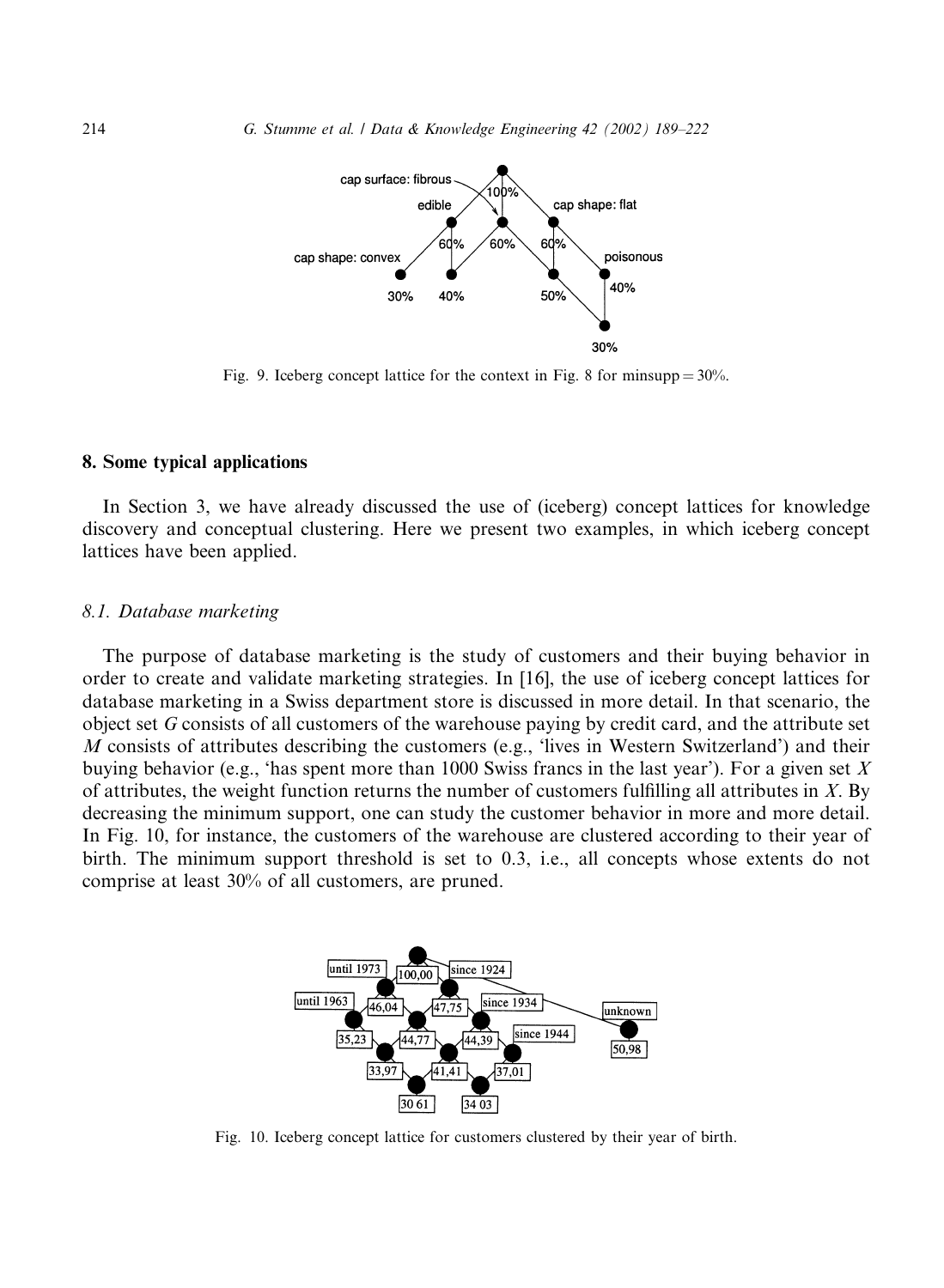#### 8.2. Ontology learning

Ontologies are ''explicit specification(s) of a conceptualization'' [15]. They usually consist of a set of concepts (not to be confused with formal concepts from FCA), a hierarchical is-a relation and other (non-hierarchical) relations between the concepts, and eventually axioms describing constraints on the relations and concepts. One task in learning ontologies from data is the construction of the is-a hierarchy. Suppose that the concepts are already learned (e.g., by applying linguistic and statistical methods  $[24]$  and stored in the set M. The set G contains instances, or documents annotated with the concepts. The relation I indicates if an instance belongs to a concept, or if a document is annotated with a concept. In [38], this approach has been used in FCA–MERGE, a technique for supporting the merging of ontologies. There, TITANIC uses the weight function which assigns to a set  $X$  of ontology concepts the number of documents/instances related to all concepts in X. The resulting iceberg concept lattice provides an is-a hierarchy on the set of the ontology concepts. Additionally, it suggests new concepts which may simplify the structure of the concept hierarchy.

The use of (iceberg) concept lattices is not only restricted to knowledge discovery. Here we give some more examples of typical applications, in which FCA has been successfully applied in the past (before the introduction of TITANIC). Their purpose is to show that the weight function (whose existence is a necessary condition for the applicability of TITANIC) naturally appears in a wide variety of domains.

## 8.3. Configuration space analysis

In software re-engineering, one task is to analyze the source code of a given program where no (or relatively few) documentation is given. In [19], the use of FCA for analyzing the configuration space of C++ programs is discussed. In the described scenario, iceberg concept lattices could be introduced quite naturally. The set G of objects contains the lines of code, the set  $M$  consists basically of the  $C++$  preprocessor symbols which appear in the code, and the relation I indicates which lines of code are governed by which preprocessor symbols. Instead of computing the whole concept lattice, one can restrict the computation to the top-level groupings of code pieces by using TITANIC. The weight function returns, for a set  $X$  of preprocessor symbols, the number of lines of code which are governed by all preprocessor symbols in X.

#### 8.4. Transformation of class hierarchies

In object-oriented languages, one aim is to simplify the class hierarchy according to a (number of) given program(s). In [36], this problem has been attacked by using concept lattices. In the scenario, the set  $M$  of attributes contains all data members and methods of a given class hierarchy, and the set G of objects consists of all variables and pointers of the program(s). The relation  $I$ basically indicates which variables and pointers are related to which data members and methods.The resulting concept lattice provides an improved hierarchy which can be used for restructuring the class hierarchy according to software engineering principles without the need to modify the source code. The computation of the concept lattice can be done by using as weight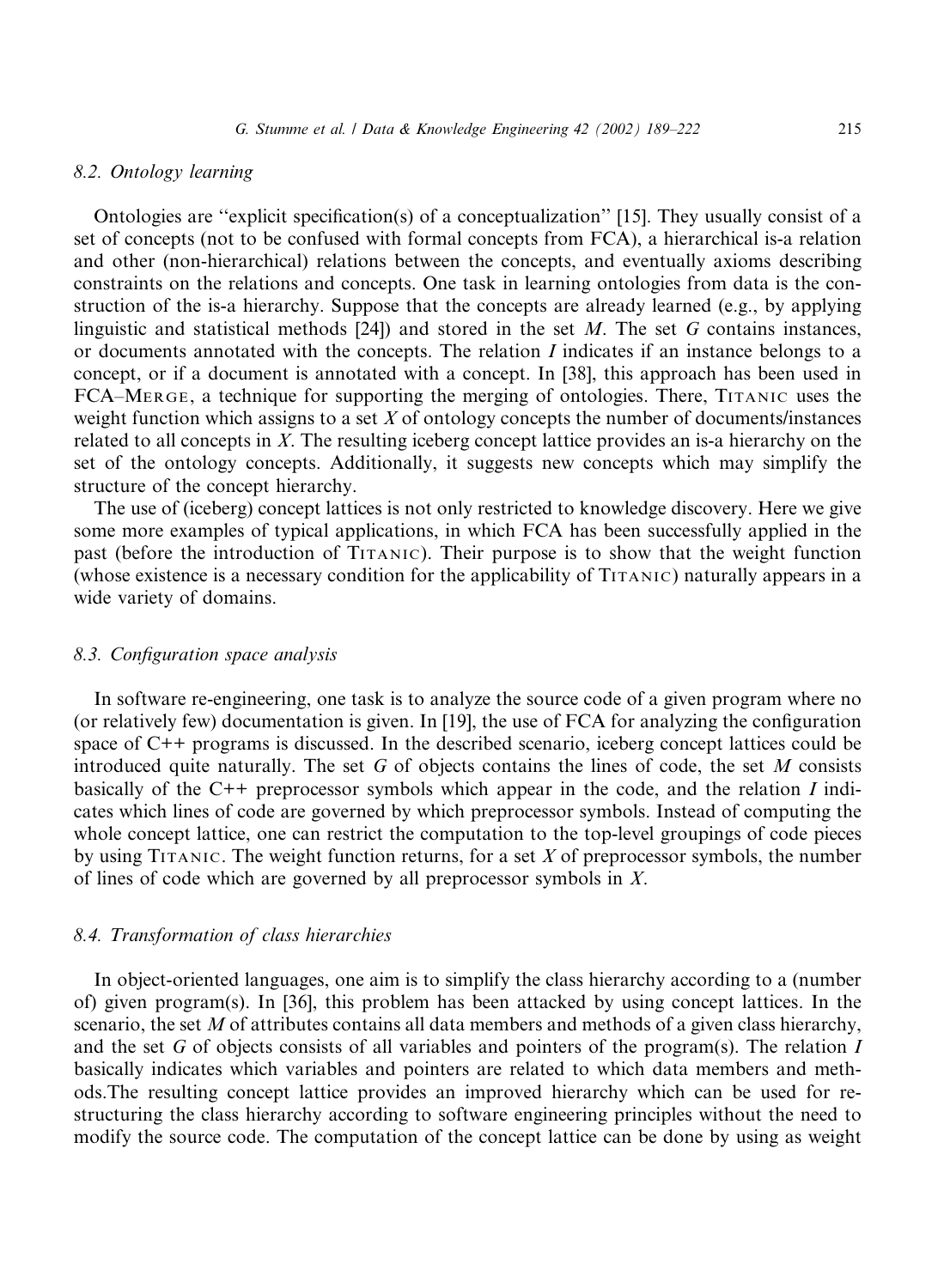function the function which returns, for a given set  $X$  of data members and methods, the number of variables and pointers related to all elements in X.

Another situation where a weight function arises naturally in the computation of a closure system is the following. This scenario is more difficult to state in terms of a formal context.

#### 8.5. Discovery of functional dependencies

One important task of logical database tuning is the discovery of minimal functional dependencies from database relations [17,21]. This is equivalent to computing a closure system on the set M of all database attributes. The closed sets are just those which are closed under all functional dependencies which hold in the database. TITANIC can be applied for this computation, using as weight of a given attribute set X the minimal number of rows which have to be deleted from the database such that  $X$  is closed under all functional dependencies which are valid for the remaining rows. This weight function is derived from the  $g_3$  measure introduced in [18]. For this application, all 'min' in this paper have to be replaced by 'max' (refer to Remark 2).

## 9. Complexity and experimental evaluation

There are several algorithms known for computing concept lattices [11,14,28,29,31–33]. The most efficient algorithm for practical applications at the best of our knowledge is Ganter's Next-Closure algorithm [11]; the algorithm with the best worst-case complexity is the one from Nourine and Raynaud presented in [29]. The latter one substantiates in an efficient way an approach proposed by Wille [46]. In this section, we will compare TITANIC with these two algorithms.

The problem of computing concept lattices has exponential worst-case complexity: The context  $\mathbb{K} := (\{1, \ldots, n\}, \{1, \ldots, n\}, \neq)$  has n objects and n attributes, while its concept lattice  $\mathfrak{B}(\mathbb{K})$  has  $2^n$ concepts. Therefore all three algorithms have an exponential complexity. However, for practical purposes, it is interesting to examine the situation in more detail. In the sequel, we assume that  $|M| \leqslant |G|$ .

Ganter's algorithm computes the concepts sequentially. In [11] is shown that the complexity for computing one concept is in  $O(|G| \cdot |M|^2)$ , so that the overall complexity could be stated as  $O(|\underline{\mathfrak{B}}(\mathbb{K})| \cdot (|G| \cdot |M|^2))$ . For each concept, the context has to be accessed. If we consider additionally the access time db of the formal context (which can be significantly large when the context is too large to be stored in main memory!), we obtain  $O(|\underline{\mathfrak{B}}(\mathbb{K})| \cdot (db + |G| \cdot |M|^2)).$ 

The algorithm of Nourine and Raynaud also computes the concepts sequentially. For each concept, the algorithm needs time  $O((|M|+|G|)\cdot |G|)$ , thus improving Ganter's worst-case complexity. Both algorithms need to access the context for each concept to be computed: If we add the access time db of the formal context to Nourine and Raynaud's algorithm, it is in  $O(|\mathfrak{B}(\mathbb{K})| \cdot (db + (|M|+|G|) \cdot |G|)).$  On the other hand, Nourine and Raynaud's algorithm needs exponential space, since the whole lattice must be stored during run-time; while Next-Closure needs the context only, and has thus linear space complexity.

Both algorithms have different benefits. While Next-Closure needs only linear space, Nourine and Raynaud's algorithm provides the best worst-case complexity known so far. On the other hand, Next-Closure can be easily adapted to efficiently compute iceberg lattices, while the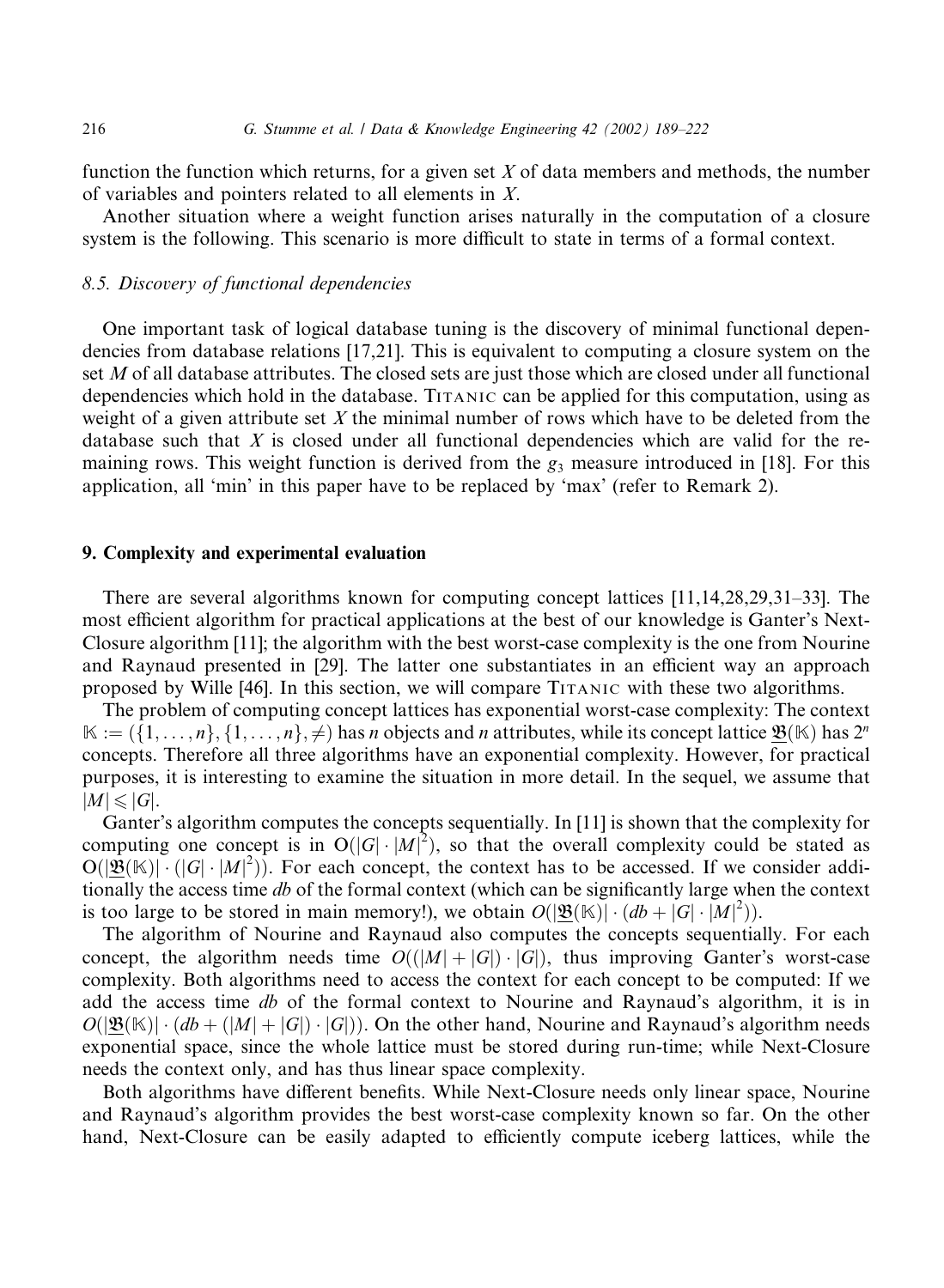structure of Nourine and Raynaud's algorithm prohibits this. Furthermore, for the latter algorithm, the need to access the results computed so far makes it impractical for very large databases (contexts). Therefore, we will compare TITANIC in the experimental evaluation with Ganter's Next-Closure algorithm only.

From a complexity point of view, TITANIC is in between those two algorithms. Its worst-case space complexity is reached, when all  $\lfloor \frac{M}{2} \rfloor$ -sets are candidate sets. Then all these

$$
\left(\begin{array}{c} |M| \\ \left\lfloor \frac{|M|}{2} \right\rfloor \end{array}\right) = \frac{|M| \cdot \ldots \cdot \left(\left\lfloor \frac{|M|}{2} \right\rfloor + 1\right)}{\left\lceil \frac{|M|}{2} \right\rceil \cdot \ldots \cdot 1}
$$

sets have to be stored. This is the widest level of the powerset of  $|M|$ , and its width grows exponentially relatively to  $|M|$ .

TITANIC's time complexity can be determined as follows: The algorithm accesses the context as often as the size L of the largest candidate set is. This size is bounded by  $|M|$ , the height of the powerset of M. At each access, the algorithm considers a number of candidate sets. Let N be the maximal number of candidate sets considered at one of the accesses of the context. Then the time complexity is  $O(L \cdot (db + N \cdot |G| \cdot |M|))$ . By using the upper limits for L and n, we obtain

$$
O\Bigg(|M| \cdot \Bigg(db + \Bigg(\left\lfloor \frac{|M|}{\frac{|M|}{2}}\right\rfloor\Bigg) \cdot |G| \cdot |M|\Bigg)\Bigg).
$$

We see that the number of accesses of the context is at most |M| (rather than  $2^{|M|}$  as for the other two algorithms), which is especially important, when the context is so large that it doesn't fit into main memory. In that case, *db* can be a significant (or even the dominant) time factor.

The results show  $T_{ITANIC}$ 's worst-case complexity. In praxis the values for L and n are usually much lower. Especially for  $n$  (which contributes the exponentiality), the upper limit is, in the average case for computing iceberg concept lattices, the number of 2-itemsets, which is at most

$$
\binom{|M|}{2} = \frac{|M| \cdot (|M| - 1)}{2}.
$$

We evaluated TITANIC experimentally also. For our evaluation, a version of the TITANIC algorithm was implemented in  $C++$  together with a rewriting of Lindig's C version of Next-Closure [20] The comparisons took place on a Pentium III running at 600 MHz, with 512 MB of main memory, and were performed on the MUSHROOM (8416 objects, 80 attributes) and INTERNET (10,000 objects, 141 attributes) databases, both available from the UCI KDD Archive (http://kdd.ics.uci.edu/), with a varying number of objects.

The results are visualized in Figs. 11 and 12, and listed in detail in Table 3. They show that on the weakly correlated INTERNET database, Next-Closure is faster for few attributes, but takes three times the time of TITANIC for the whole dataset. On the strongly correlated MUSHROOMS database, TITANIC is two to five times faster than Next-Closure.

In [5], we showed that a modified version of TITANIC for computing association rules called PASCAL (which computes all frequent itemsets, and not only the closed ones) outperforms the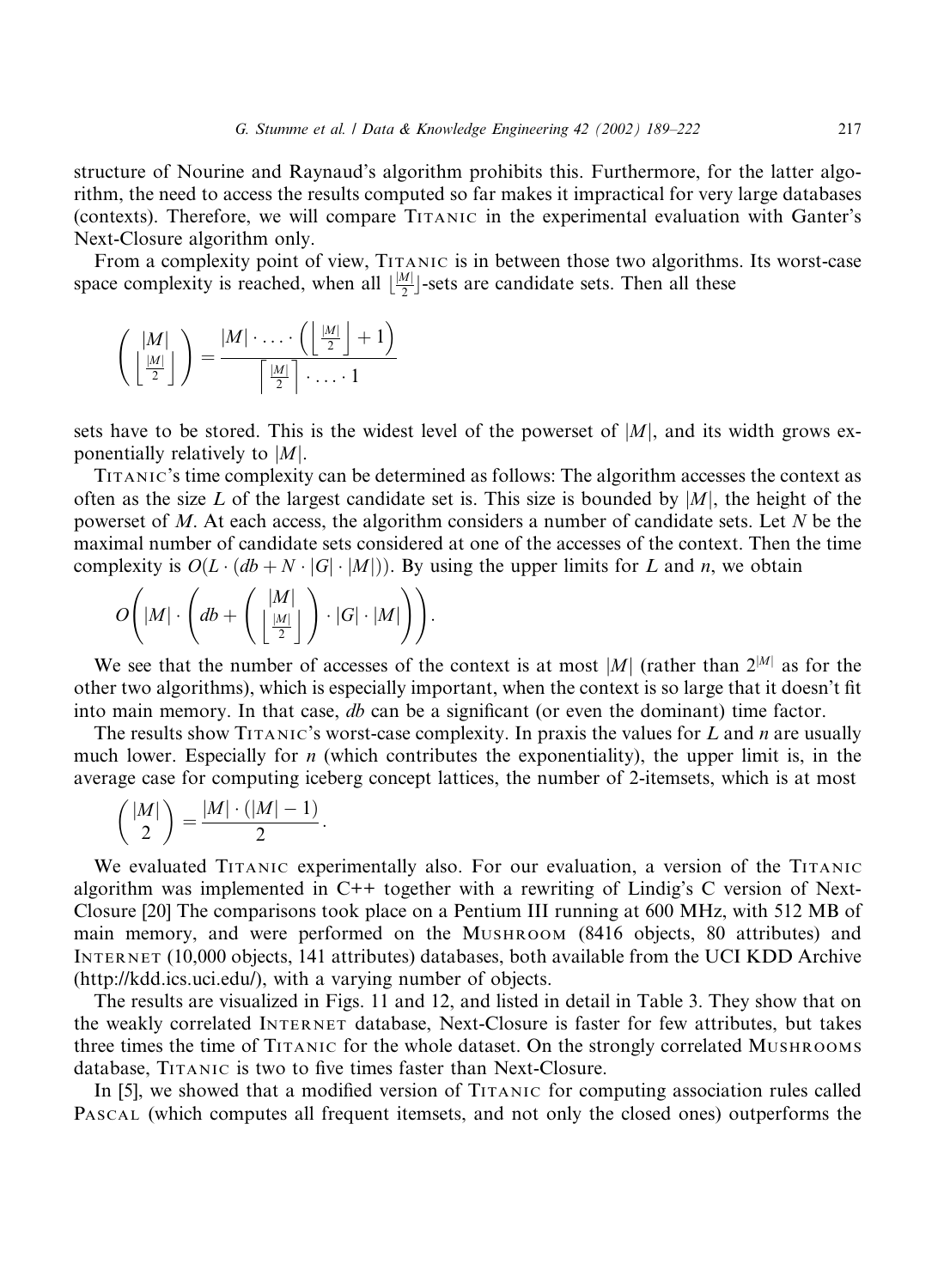

Fig. 11. Comparison of TITANIC and Next-Closure on the INTERNET database.



Fig. 12. Comparison of TITANIC and Next-Closure on the MUSHROOMS database.

| Table 3 |                                                 |  |  |
|---------|-------------------------------------------------|--|--|
|         | Database characteristics and evaluation results |  |  |

| Database         | # of objects | # of attraction | $#$ of concepts | Computation time (s) |                |  |
|------------------|--------------|-----------------|-----------------|----------------------|----------------|--|
|                  |              |                 |                 | Next-closure         | <b>TITANIC</b> |  |
| Internet         | 1000         | 141             | 15,107          | 16.49                | 31.29          |  |
|                  | 2000         | 141             | 31,719          | 66.32                | 82.70          |  |
|                  | 5000         | 141             | 73,026          | 381.95               | 253.00         |  |
|                  | 7500         | 141             | 100,706         | 803.17               | 368.44         |  |
|                  | 10,000       | 141             | 124,574         | 1431.86              | 480.34         |  |
| <b>MUSHROOMS</b> | 2500         | 79              | 5,394           | 31.13                | 14.87          |  |
|                  | 5000         | 79              | 9064            | 108.38               | 20.14          |  |
|                  | 8416         | 80              | 32,086          | 527.74               | 97.93          |  |

algorithms Apriori [2] and Max-Miner [6] on strongly correlated data sets (and is comparable with those algorithms on weakly correlated data sets).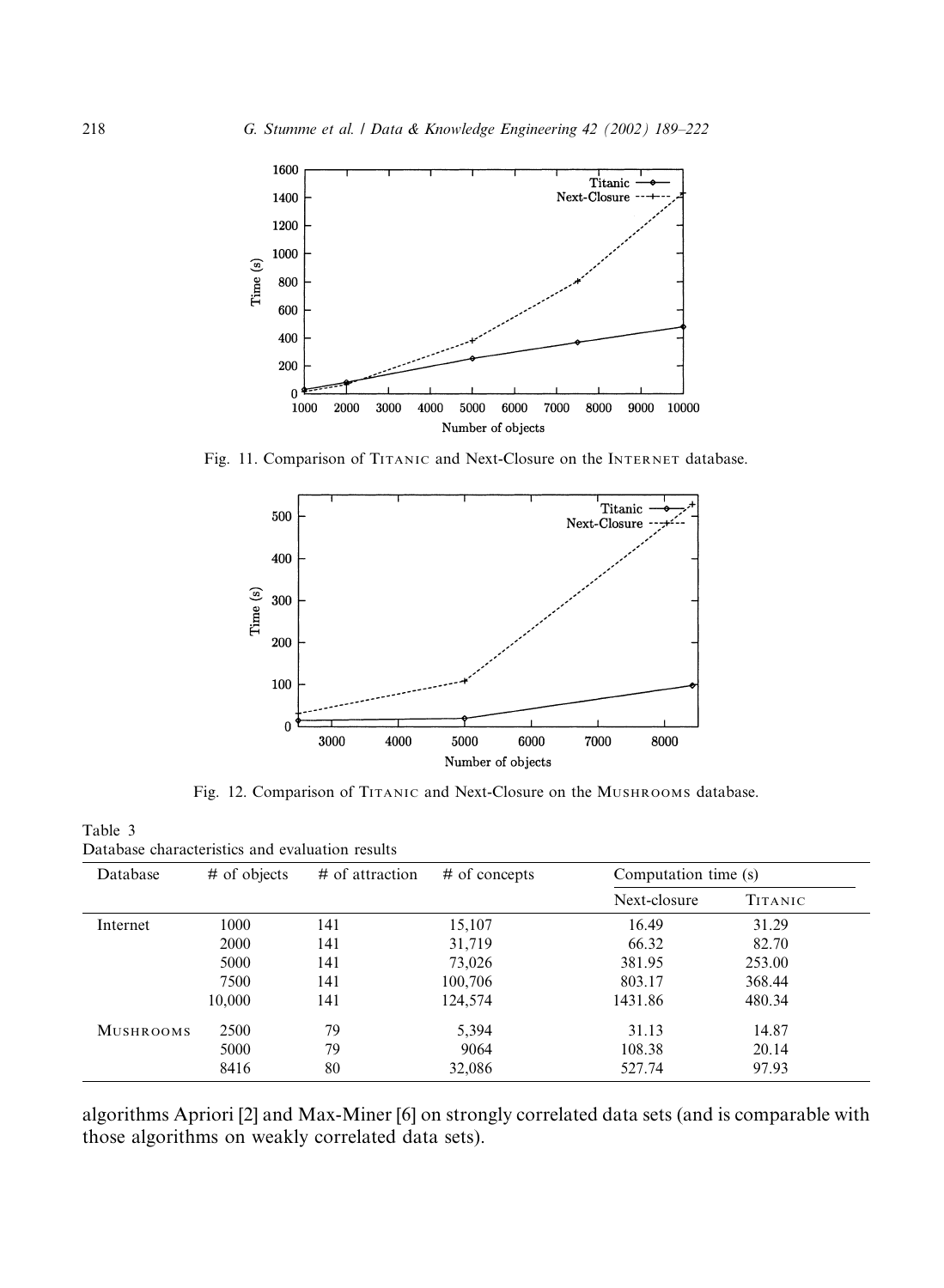The problem of computing concept lattices has exponential complexity. This shows that one cannot expect from any algorithm, however robust it is claimed to be, that it solves the problem in reasonable time in the worst case. However our experimental results with TITANIC show that under normal conditions (and if handled with care) a strong and waterproof algorithm may improve the exploration of unknown regions of knowledge.

## 10. Conclusion

The paper provides two contributions: iceberg concept lattices and the TITANIC algorithm. It shows the use of iceberg concept lattices as a conceptual clustering method, a condensed representation of frequent itemsets, and an efficient visualization technique for conceptual hierarchies derived from very large databases. TITANIC is presented as an algorithm for efficiently determining closure systems for a given weight function. Typical examples for its application are listed in the paper. The mathematical foundations of the algorithm are introduced, and the algorithm is experimentally evaluated.

## References

- [1] R. Agrawal, T. Imielinski, A. Swami, Mining association rules between sets of items in large databases, in: Proceedings of SIGMOD Conference, 1993, pp. 207–216.
- [2] R. Agrawal, R. Srikant, Fast algorithms for mining association rules, in: Proceedings of VLDB Conference, 1994, pp. 478–499 (Expanded version in IBM Report RJ9839).
- [3] A. Arnauld, P. Nicole, La logique ou l'art de penser—contenant, outre les règles communes plusieurs, observations nouvelles, propresà former le jugement, Ch Saveux, Paris, 1668.
- [4] Y. Bastide, N. Pasquier, R. Taouil, G. Stumme, L. Lakhal, Mining minimal non-redundant association rules using frequent closed itemsets, in: Proceedings of the 1st International Conference on CL (6th International Conference on Database Systems), in: J. Lloyd, V. Dahl, U. Furbach, M. Kerber, K.-K. Lau, C. Palamidessi, L.M. Pereira, Y. Sagiv, P.J. Stuckey (Eds.), Computational Logic—CL, LNAI 1861, Springer, Heidelberg, 2000, pp. 972–986.
- [5] Y. Bastide, R. Taouil, N. Pasquier, G. Stumme, L. Lakhal, Mining frequent patterns with counting inference, SIGKDD Explorations, Special Issue on Scalable Algorithms 2 (2) (2000) 71–80.
- [6] R.J. Bayardo, Efficiently mining long patterns from databases, in: Proceedings of SIGMOD'98, 1998, pp. 85–93.
- [7] K. Becker, G. Stumme, R. Wille, U. Wille, M. Zickwolff, Conceptual information systems discussed through an IT-security tool, in: Proceedings of EKAW'00, in: R. Dieng, in: O. Corby (Eds.), Knowledge Engineering and Knowledge Management: Methods Models and Tools, LNAI 1937, Springer, Heidelberg, 2000, pp. 352– 365.
- [8] C. Carpineto, G. Romano, GALOIS: an order-theoretic approach to conceptual clustering, in: Proceedings ICML, Machine Learning, Morgan Kaufmann Prublishers, 1993, pp. 33–40.
- [9] R. Cole, G. Stumme, CEM: a conceptual e-mail manager, in: Proceedings ICCS'00, in: B. Ganter, in: G.W. Mineau (Eds.), Conceptual Structures: Logical, Linguistic, and Computational Issues, LNAI 1867, Springer, Heidelberg, 2000, pp. 438–452.
- [10] H. Dicky, C. Dony, M. Huchard, T. Libourel, On automatic class insertion with overloading, OOPSLA (1996) 251–267.
- [11] B. Ganter, K. Reuter, Finding all closed sets: A general approach, in: Order, Kluwer Academic Publishers, Amsterdam, 1991, pp. 283–290.
- [12] B. Ganter, R. Wille, Formal Concept Analysis: Mathematical Foundations, Springer, Heidelberg, 1999.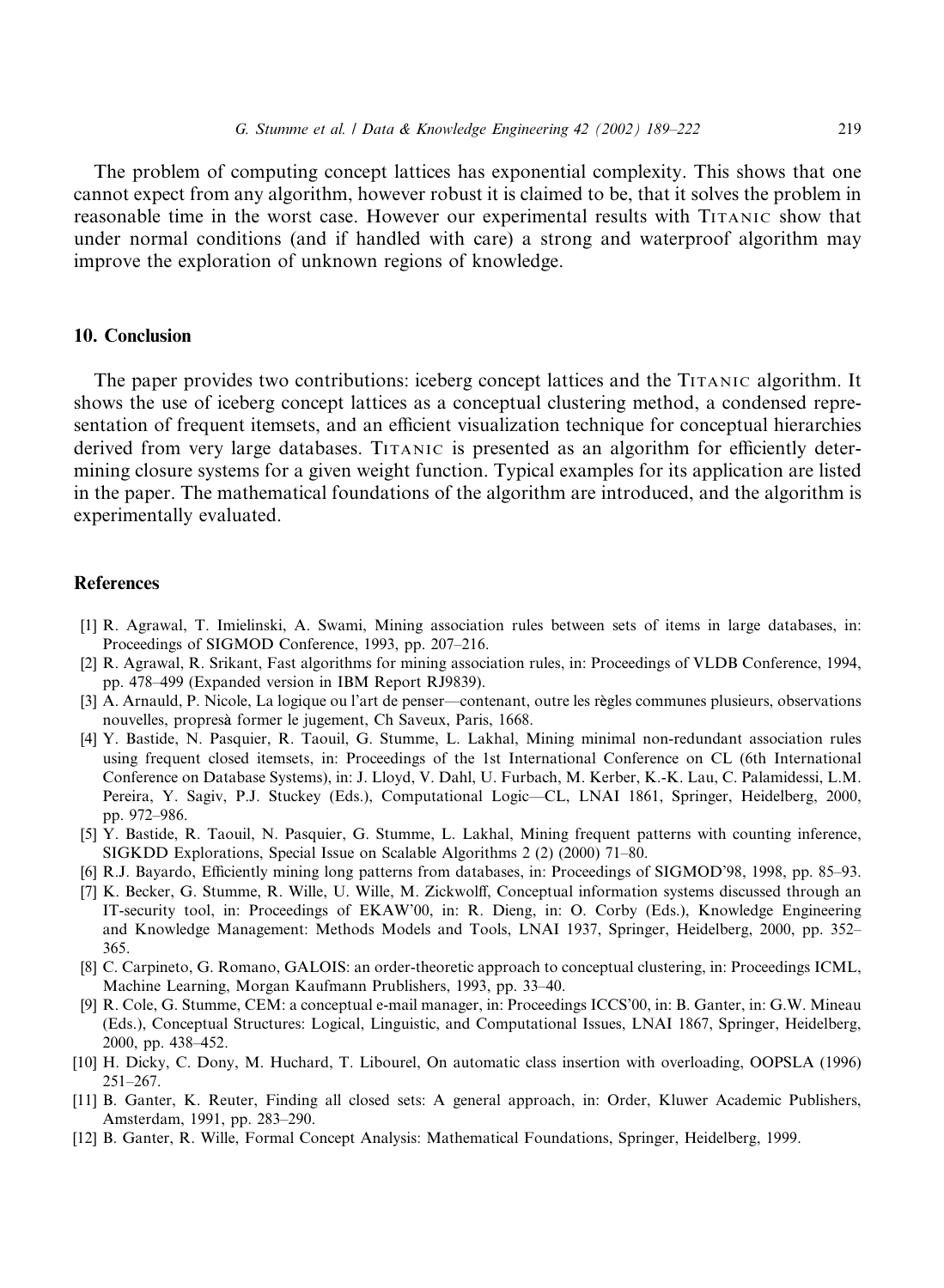- [13] R. Godin, H. Mili, G. Mineau, R. Missaoui, A. Arfi, T. Chau, Design of class hierarchies based on concept Galois lattices, TAPOS 4 (2) (1998) 117–134.
- [14] R. Godin, R. Missaoui, An incremental concept formation approach for learning from databases, TCS 133 (2) (1994) 387–419.
- [15] T. Gruber, Towards principles for the design of ontologies used for knowledge sharing, International Journal of Human and Computer Studies 46 (2/3) (1997) 293–310.
- [16] J. Hereth, G. Stumme, U. Wille, R. Wille, Conceptual knowledge discovery and data analysis, in: Proceedings ICCS2000, in: B. Ganter, in: G. Mineau (Eds.), Conceptual Structures: Logical, Linguistic, and Computational Structures, LNAI 1867, Springer, Heidelberg, 2000, pp. 421–437.
- [17] Y. Huhtala, J. Kärkkäinen, P. Porkka, H. Toivonen, TANE: an efficient algorithm for discovering functional and approximate dependencies, The Computer Journal 42 (2) (1999) 100–111.
- [18] J. Kivinen, H. Mannila, Approximate inference of functional dependencies from relations, TCS 149 (1) (1995) 129–149.
- [19] M. Krone, G. Snelting, On the inference of configuration structures from source code, in: Proceedings 16th International Conference on Software Engineering, IEEE Computer Society Press, May 1994, pp. 49–57.
- [20] Ch. Lindig, Concepts, ftp://ftp.ips.cs.tu-bs.de/pub/local/softech/misc/concepts-0.3d.tar.gz, 1997 (Open Source implementation of concept analysis in C).
- [21] S. Lopes, J.-M. Petit, L. Lakhal, Efficient discovery of functional dependencies and Amstrong relations, in: Proceedings EDBT 2000, LNCS 1777, Springer, Heidelberg, 2000, pp. 350–364.
- [22] M. Luxenburger, Implications partielles dans un contexte, Mathematiques, Informatique et Sciences Humaines 29 (113) (1991) 35–55.
- [23] K. Mackensen, U. Wille, Qualitative text analysis supported by conceptual data systems, Quality and Quantity: International Journal of Methodology 2 (33) (1999) 135–156.
- [24] A. Mädche, S. Staab, Mining ontologies from text, in: Proceedings EKAW'00, in: R. Dieng, in: O. Corby (Eds.), Knowledge Engineering and Knowledge Management: Methods, Models, and Tools, LNAI 1937, Springer, Heidelberg, 2000, pp. 189–202.
- [25] H. Mannila, H. Toivonen, Levelwise search and borders of theories in knowledge discovery, Data Mining and Knowledge Discovery 1 (3) (1997) 241–258.
- [26] R.S. Michalski, Knowledge acquisition through conceptual clustering: a theoretical framework and an algorithm for partitioning data into conjunctive concepts, Policy Analysis and Information Systems 4 (3) (1980) 219–244.
- [27] G. Mineau, R. Godin, Automatic structuring of knowledge bases by conceptual clustering, IEEE Transactions on Knowledge and Data Engineering 7 (5) (1995) 824–829.
- [28] M. Missikoff, M. Scholl, An algorithm for insertion into a lattice: application to type classification, in: Proceedings rd International Conference FODO 1989, LNCS 367, Springer, Heidelberg, 1989, pp. 64–82.
- [29] L. Nourine, O. Raynaud, A fast algorithm for building lattices, Information Processing Letters 71 (1999) 199–204.
- [30] N. Pasquier, Y. Bastide, R. Taouil, L. Lakhal, Pruning closed itemset lattices for association rules, 14èmes Journes Bases de Donnes Avances (BDA'98), Hammamet, Tunisia, 26–30 October, 1998.
- [31] N. Pasquier, Y. Bastide, R. Taouil, L. Lakhal, Efficient mining of association rules using closed itemset lattices, Journal of Information Systems 24 (1) (1999) 25–46.
- [32] N. Pasquier, Y. Bastide, R. Taouil, L. Lakhal, Discovering frequent closed itemsets for association rules, in: Proceedings ICDT'98, LNCS 1540, Springer, Heidelberg, 1999, pp. 398–416.
- [33] J. Pei, J. Han, R. Mao, CLOSET: An efficient algorithm for mining frequent closed itemsets, in: ACM SIGMOD Workshop on Research Issues in Data Mining and Knowledge Discovery, 2000, pp. 21–30.
- [34] P. Scheich, M. Skorsky, F. Vogt, C. Wachter, R. Wille, Conceptual data systems, in: O. Opitz, B. Lausen, R. Klar (Eds.), Information and Classification, Springer, Berlin, Heidelberg, 1993, pp. 72–84.
- [35] I. Schmitt, G. Saake, Merging inheritance hierarchies for database integration, in: Proceedings of the 3rd IFCIS International Conference on Cooperative Information Systems, New York City, New York, USA, 20–22 August, 1998, pp. 122–131.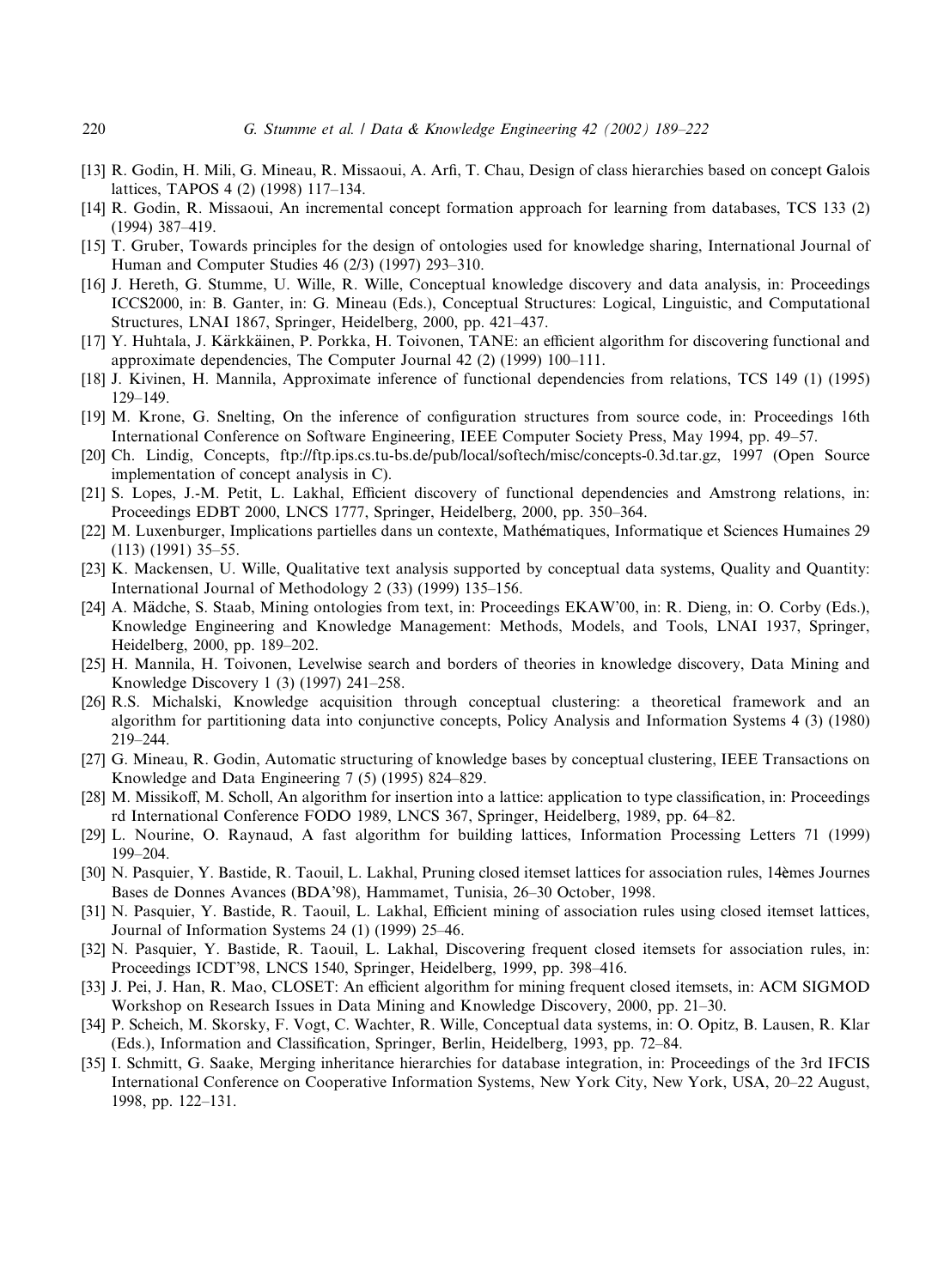- [36] G. Snelting, F. Tip, Reengineering class hierarchies using concept analysis, in: Proceedings ACM SIGSOFT Symposium on the Foundations of Software Engineering, November 1998, pp. 99–110.
- [37] S. Strahringer, R. Wille, Conceptual clustering via convex-ordinal structures, in: O. Opitz, B. Lausen, R. Klar (Eds.), Information and Classification, Springer, Berlin, Heidelberg, 1993, pp. 85–98.
- [38] G. Stumme, A. Mdche, FCA Merge: bottom-up merging of ontologies, in: Proceedings 17th International Conference on Artificial Intelligence (IJCAI'01), Seattle, WA, USA, 2001, pp. 225–230.
- [39] G. Stumme, R. Taouil, Y. Bastide, L. Lakhal, Conceptual clustering with iceberg concept lattices, in: Proceedings of GI–Fachgruppentreffen Maschinelles Lernen'01, Universität Dortmund, vol. 763, Oktober 2001.
- [40] G. Stumme, R. Taouil, Y. Bastide, N. Pasquier, L. Lakhal, Fast computation of concept lattices using data mining techniques, in: Proceedings 7th International Workshop on Knowledge Representation Meets Databases, Berlin, 21–22 August 2000, CEUR-Workshop Proceeding. http://sunsite.informatik.rwth-aachen.de/Publications/CEUR-WS/.
- [41] G. Stumme, R. Taouil, Y. Bastide, N. Pasquier, L. Lakhal, Intelligent structuring and reducing of association rules with formal concept analysis, in: Proceedings KI 2001 LNAI 2174, in: F. Baader, G. Brewker, T. Eiter (Eds.), KI 2001: Advances in Artificial Intelligence, Springer, Heidelberg, 2001, pp. 335–350.
- [42] G. Stumme, R. Wille, U. Wille, Conceptual knowledge discovery in databases using formal concept analysis methods, in: Proceedings 2nd European Symposium on PKDD'98, in: J.M. Zytkow, in: M. Quafofou (Eds.), \_ Principles of Data Mining and Knowledge Discovery, LNAI 1510, Springer, Heidelberg, 1998, pp. 450–458.
- [43] G. Stumme, R. Wille (Eds.), Begriffliche Wissensverarbeitung––Methoden und Anwendungen, Springer, Heidelberg, 2000.
- [44] F. Vogt, R. Wille, TOSCANA—A graphical tool for analyzing and exploring data, LNCS 894, Springer, Heidelberg, 1995, pp. 226–233.
- [45] K. Waiyamai, R. Taouil, L. Lakhal, Towards an object database approach for managing concept lattices, in: Proceedings 16th International Conference on Conceptual Modeling, LNCS 1331, Springer, Heidelberg, 1997, pp. 299–312.
- [46] R. Wille, Restructuring lattice theory: an approach based on hierarchies of concepts, in: I. Rival (Ed.), Ordered Sets, Reidel, Dordrecht, Boston, 1982, pp. 445–470.
- [47] R. Wille, Line diagrams of hierarchical concept systems, Int. Classif. 11 (1984) 77–86.
- [48] R. Wille, Concept lattices and conceptual knowledge systems, Computers and Mathematics with Applications 23 (1992) 493–515.
- [49] S. Wrobel, K. Morik, T. Joachims, Maschinelles lernen und data mining, in: G. Grz, C.-R. Rollinger, J. Schneeberger (Eds.), Handbuch der Knstlichen Intelligenz, vol. 3, Auflage, Oldenbourg, Munchen, Wien, 2000, pp. 517–597.
- [50] A. Yahia, L. Lakhal, J.P. Bordat, R. Cicchetti, iO2: An algorithmic method for building inheritance graphs in object database design, in: Proceedings 15th International Conference on Conceptual Modeling, LNCS 1157, Springer, Heidelberg, 1996, pp. 422–437.

Gerd Stumme is Senior Researcher in the research group Knowledge Management at the Institute for Applied Informatics at the University of Karlsruhe. In his PhD at Darmstadt University of Technology he developed knowledge acquisition techniques based on Formal Concept Analysis. His recent research interests comprise knowledge discovery in databases, formal concept analysis, ontologies, semi-structured data, conceptual knowledge processing, and semantic web mining. Gerd Stumme is author of more than 40 publications and co-editor of a volume on Conceptual Knowledge Processing. In 2001, he was program co-chair of the Eighth International Conference on Conceptual Structures.

Rafik Taouil is a post-doctorate at INRIA Lorraine. He is currently working on algorithms for closed-set lattices and their applications for data mining and databases.

Yves Bastide has a PhD in Computer Science. He is studying algorithms and data structures for data mining, and applications on complex data.

Nicolas Pasquier received his PhD in Computer Science from the University Blaise Pascal, Clermont-Ferrand, France, in January 2000. He is now a faculty member, as Maître de Conférences, at the University of Nice-Sophia Antipolis and member of the Mecosi research project in the CNRS Laboratory of Computer Science, Signals and Systems of Sophia Antipolis in France.